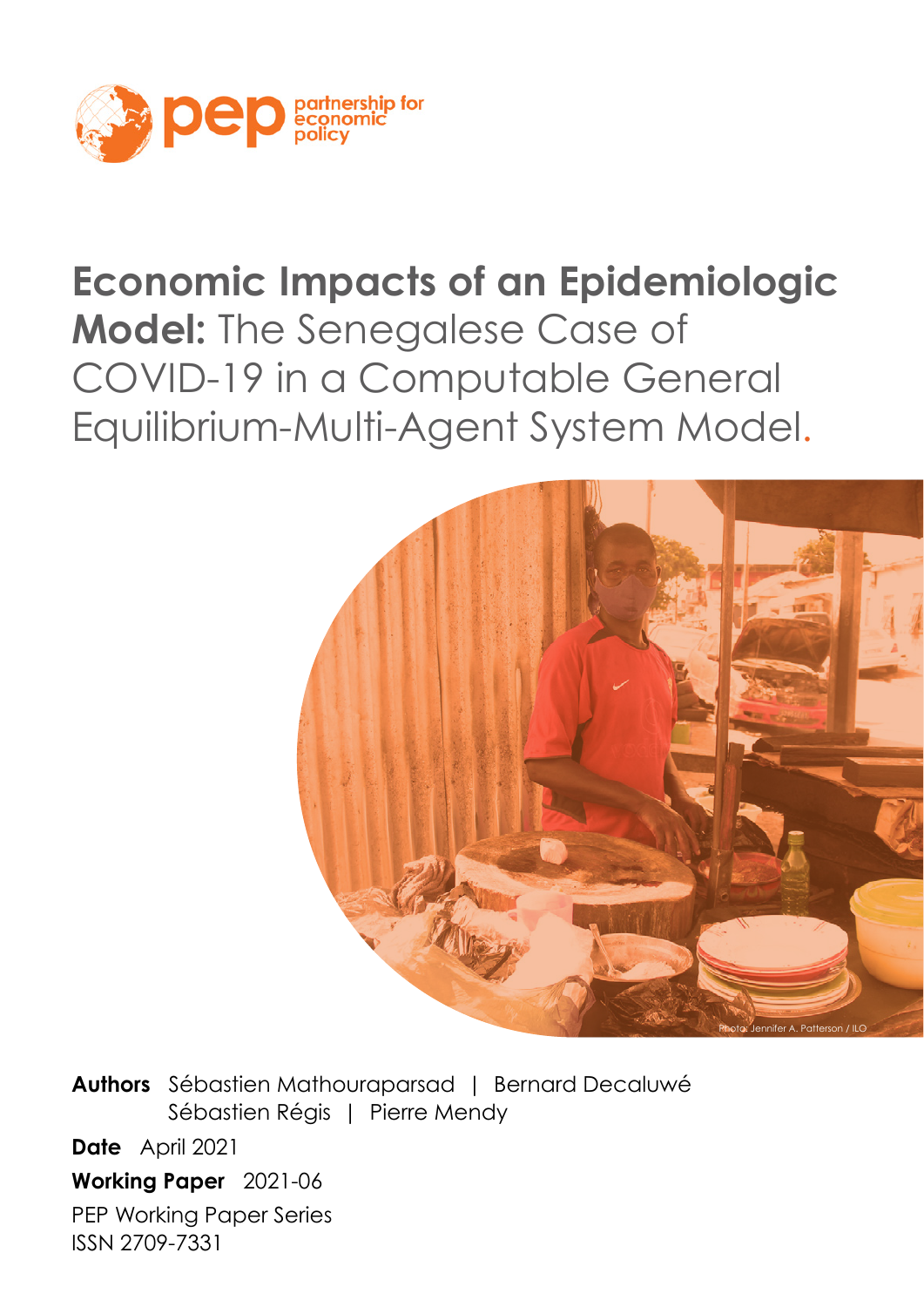## **Economic Impacts of an Epidemiologic Model: The Senegalese Case of COVID-19 in a Computable General Equilibrium-Multi-Agent System Model**

## **Abstract**

Senegal is a developing country in West Africa whose current economic crisis is intimately linked to the COVID-19 pandemic. Necessary containment measures brought with them a significant economic cost, and de-confinement was designed to obtain a quick economic recovery. At the same time, de-confinement was accompanied by new protectives to activity (physical distancing, limitations on internet activities, etc.). A lockdown implies a trade off in terms of economic and health impacts. Using a multi-agent model elaborated as an epidemiological model, we evaluate the effect of government policies to counter the COVID-19 pandemic and then use a Computable General Equilibrium model to evaluate the economic impacts of those policies. Those two models are combined in a top-down approach. Finally, we discuss the possibilities offered by a variety of scenarios when a pandemic appears in the economy.

**JEL:** H32; C68; I15

**Keywords:** Senegal, pandemic, lockdown, CGE model, agent based model

## **Authors**

**Sébastien Mathouraparsad**  Université des Antilles, Campus de Fouillole 97110 Pointe-à-Pitre [sebastien.mathouraparsad@univ-antilles.fr](mailto:sebastien.mathouraparsad@univ-antilles.fr)

## **Bernard Decaluwé**

Département d'économie Chercheur Associé PEP Partnership for Economic Policy Université Laval Québec (P.Q) Canada G1K7P4 [Bernard.Decaluwe@ecn.ulaval.ca](mailto:Bernard.Decaluwe@ecn.ulaval.ca)

## **Acknowledgements**

**Sébastien Régis**  Université des Antilles, Campus de Fouillole 97110 Pointe-à-Pitre [sebastien.regis@univ-antilles.fr](mailto:sebastien.regis@univ-antilles.fr)

## **Pierre Mendy**

Université Cheikh Anta Diop (UCAD) UCAD ANNEXE BP: 64405 Dakar, Senegal 99000 [mendy4163@gmail.com](mailto:mendy4163@gmail.com)

This research work was carried out with financial and scientific support from the Partnership for Economic Policy (PEP) (www.pep-net.org) with funding from the Department for International Development (DFID) of the United Kingdom (or UK Aid) and the Government of Canada through the International Development Research Center (IDRC). The authors are also grateful to anonymous referees for valuable comments and suggestions.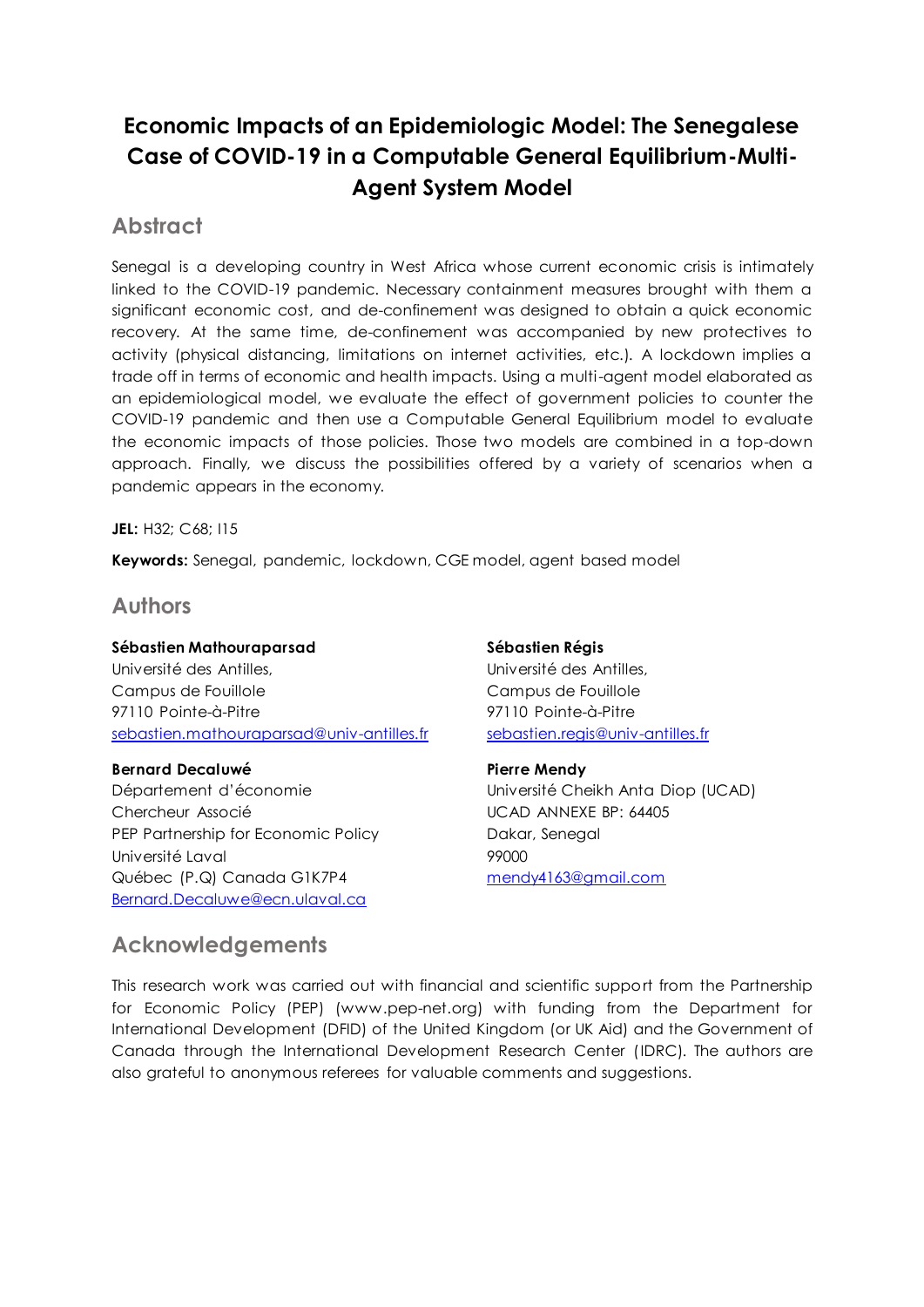# **Table of Contents**

|          | <b>Introduction</b>                            |    |
|----------|------------------------------------------------|----|
| 1.1      | Context of the Study                           |    |
| 1.2      | <b>Research Questions and Objectives</b>       |    |
|          | II. The Methodology                            |    |
| 2.1.     | A Multi-Agent System (MAS)                     | 3  |
| 2.2.     | The Computable General Equilibrium Model       | 3  |
| Ш.       | <b>Simulation Exercises</b>                    | 7  |
| 3.1.     | Laissez-Faire Scenario                         |    |
|          | 3.2. Lock down Scenario                        | 7  |
| 3.3.     | Results                                        | 11 |
|          | <b>IV. Conclusions and Policy Implications</b> | 17 |
|          | References                                     | 18 |
| Appendix |                                                | 20 |

# List of Tables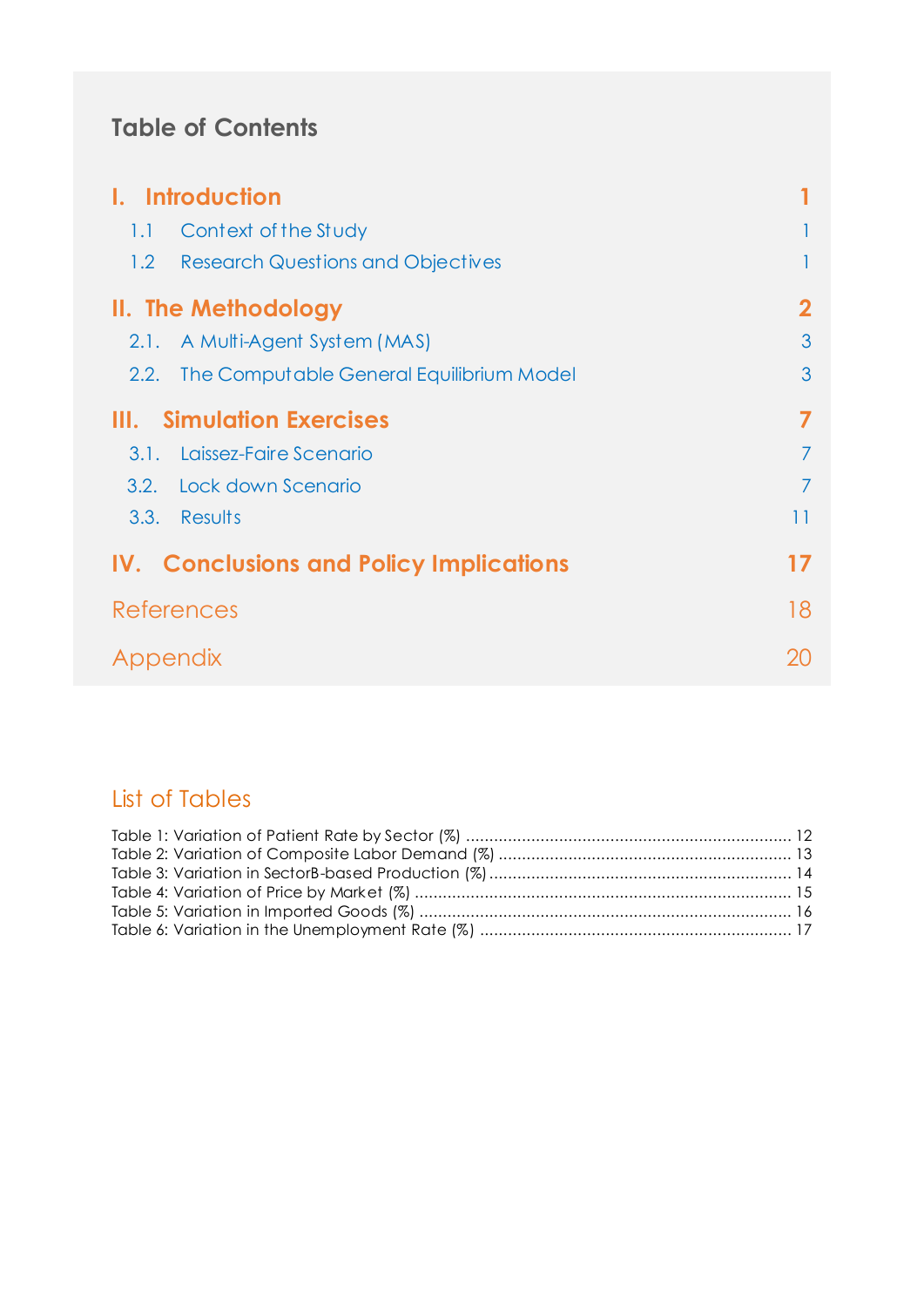## <span id="page-3-0"></span>**I. Introduction**

## <span id="page-3-1"></span>**1.1 Context of the Study**

 Senegal is a developing country in West Africa whose current economic crisis is intimately linked to the COVID-19 pandemic. Globally, containment measures brought with them a significant economic cost, and de-confinement measures initiated by several countries were designed to bring about a quick economic recovery. At the same time, de-confinement was accompanied by new protective measures (physical distancing, working at home, etc.). Changes in the proportion of healthy vs. infected people can affect economic activity and lead to such effects as reductions in productivity.

## <span id="page-3-2"></span>**1.2 Research Questions and Objectives**

Using a multi-agent model, we evaluated the effect of government policies to counter the pandemic. Most countries, especially low- and middle-income countries, were not prepared to face COVID-19 and were surprised by its spread across their territories. Thus, in addition to the advice given by national and international scientists specializing in biology, medicine, or economy, simulation and forecasting tools make it possible to understand the nature of the crisis and eventually to manage it in the short, medium, and long term (Currie et al., 2020).

 Simulation techniques are many and have been used in a variety of contexts (see, for example, Prem et al., 2020; Anastassopoulou et al., 2020; and Hsiang et al., 2020). Many of these tools come from mathematical modeling, using for example, the SIR model and its extensions (Wu et al., 2020; Roda et al., 2020; Giordano et al., 2020; and Ivorra et al., 2020, e.g.) or linear regression (Rustam et al., 2020). Some, such as neural networks, come from the field of artificial intelligence (deep learning, for instance; see Chimmula & Zhang, 2020) or fuzzy neural networks (Al-Qaness et al., 2020).

 We used a multi-agent system (hereafter, MAS) to simulate the effect of non-compliance with infection-prevention measures after de-confinement in Senegal. In computer science, a MAS (see Weiss, 1999) is a distributed artificial intelligence system composed of a set of agents (each of which represents a process, a robot, a human being, etc.) that is placed in a particular environment and acts according to specific relationships.

 The epidemiological model that we used was calibrated on Senegalese data and is particularly powerful because it allowed us to predict the evolution of the pandemic, taking into account factors that were favorable to its reduction or to its expansion. As one example, respect for physical distancing by a certain percentage of the population will reduce the percentage of infected people. Conversely, large gatherings (e.g., unlimited access to beaches) could favor the expansion of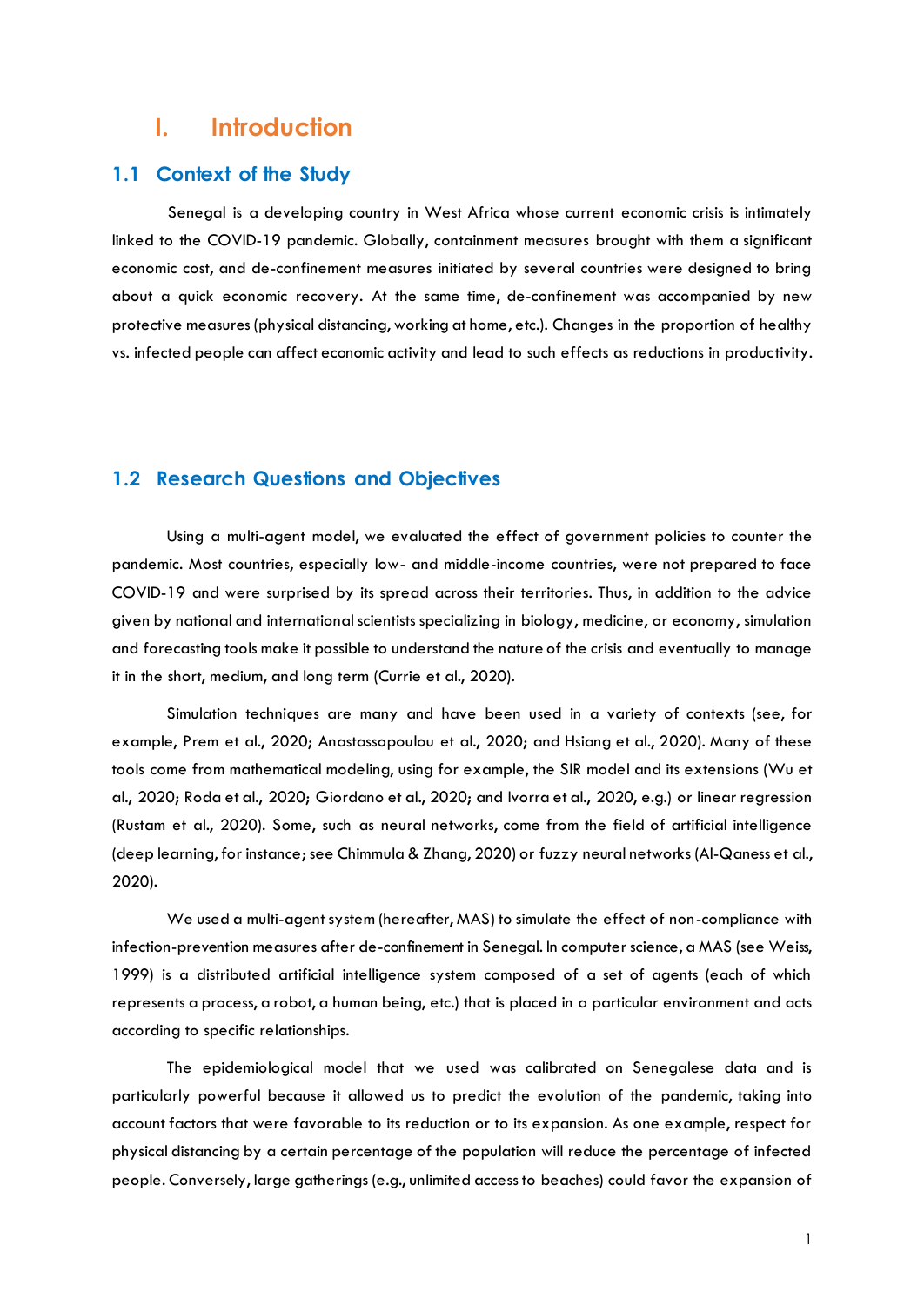the pandemic. Depending on the kind of measures imposed by the Senegalese authorities and the way the population reacted to the advice of health authorities, the model made it possible to project the virulence of the pandemic and to measure the potential number of people affected.

 General-equilibrium models have already been proposed to measure the impact of lockdown measures. Among these, the complete closure of certain non-priority sectors not only reduces production to zero during the months of containment but also generates, as an indirect effect, substantial reduction in production (with a resultant loss of employment) in non-confined sectors.

 Mathouraparsad and Decaluwé (2020) identified the main economic channels through which the effects of the pandemic are felt and suggested ways to analyze these transmission mechanisms. In addition to the supply shocks that affect non-priority sectors, other sectors may be affected by a decline in final demand. Declines in investment or postponements of productive investment are certainly important, but reduction in household income and consumption following job losses is equally significant. In addition, restrictions on international trade because of diminished global demand (including tourism) can have major effects on economic systems.

 From our point of view, however, COVID-related distancing and other protective measures appear to have resulted in several simultaneous phenomena, all of which have affected the functioning of the labor market: (1) telework and all forms of remote work; (2) work stoppage for health reasons; (3) time spent on health measures (hand washing, wearing sanitary equipment, dressing and undressing); and (4) camouflaged or legal absenteeism (workers' right of refusal).

 Our research used an original model of pandemic spread calibrated on Senegalese data to infer the economic consequences of a laissez-faire strategy (in which no protective measures were employed) versus a lockdown strategy. An additional objective was to compare the effects on GDP of mitigation and recovery measures introduced by Senegalese authorities.

## <span id="page-4-0"></span>**II. The Methodology**

 The model is composed of two modules. One is an epidemiologic model based on the MAS approach. The model generates results on the evolution of the number of infected individuals and computes the ratio of sick people who are unable to work. Absenteeism is next introduced in each activity, and the CGE model simulates the effects on the rest of the economy.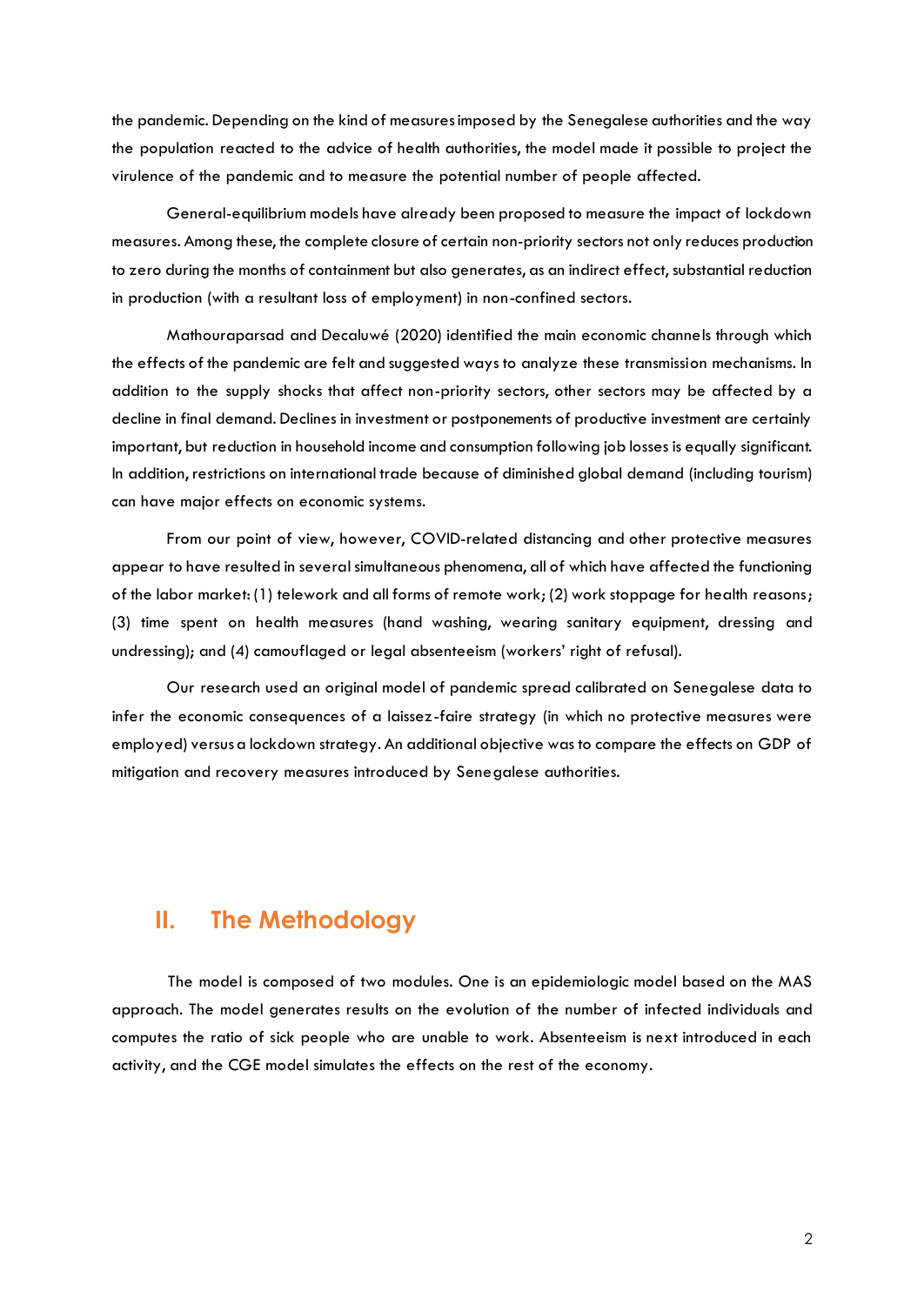## <span id="page-5-0"></span>**2.1. A Multi-Agent System (MAS)**

 Silva et al. (2020) used a MAS to simulate the health and economic effects of the COVID-19 pandemic, and Bouchnita and Jebrane (2020) employed a MAS to simulate the effects of lockdown by introducing age and comorbidities as risk factors. Our approach also used a MAS, which had already been used in another region (Regis, Manicom & Doncescu, 2020), together with risk factors (age, hypertension, and diabetes) to simulate the COVID-19 epidemic in Senegal.

 For the MAS, we used and modified a model implemented on the NetLogo platform (Wilensky, 2016) called epiDEM Travel and Control (Yang & Wilensky, 2011). epiDEM Travel and Control is based on Yang and Wilensky's epiDEM basic (see also Wang, et al., 2016, and Smith & Broniatowski, 2016), an epidemic model developed on NetLogo. Ease of adaptation and of redoing simulations, especially for countries with low resources, justified the choice of the well-known NetLogo platform and an open-access multi-agent epidemiological model. The epiDEM Travel and Control model focuses on the spread of a disease among agents who can travel among different regions (or not) while observing infected, recovered, and possibly quarantined people.

 We classified infected people into two groups (mild and critical) according to age and risk factors. In our simulation, each agent represented a group of persons in the same age range. We adjusted the parameters of the original model to allow free movement of people whether or not they were infected (no social distancing or quarantine) unless the scenario imposed lockdown. Each agent represented a group of 10,000 Senegalese. According to medical data (Zhou et al., 2020), averagerecovery-time—representing the average duration of the disease—was thirty-seven days. In addition, because of the very high density of the Dakar region (the City of Dakar and its administrative region), we took population density into account as a factor of propagation.

 For the start of the pandemic, and given the small number of identified cases when we launched the simulation (around 2,000 in May 2020), we multiplied the number of positive tests cases by eight to yield slightly fewer than 20,000 cases, or two infected agents (this calculation was based on studies that calculated the number of real cases). These two infected agents were introduced at the start of the simulation because the Dakar region potentially receives more "imported cases"—that is, infected people from abroad.

#### <span id="page-5-1"></span>**2.2. The Computable General Equilibrium Model**

 To measure the economic impact of the health crisis, we implemented the static computable general equilibrium model of Mendy et al. (2020) to the Senegalese economy. The accounting framework for the resolution of this model was Senegal's 2014 Social Accounting Matrix, which took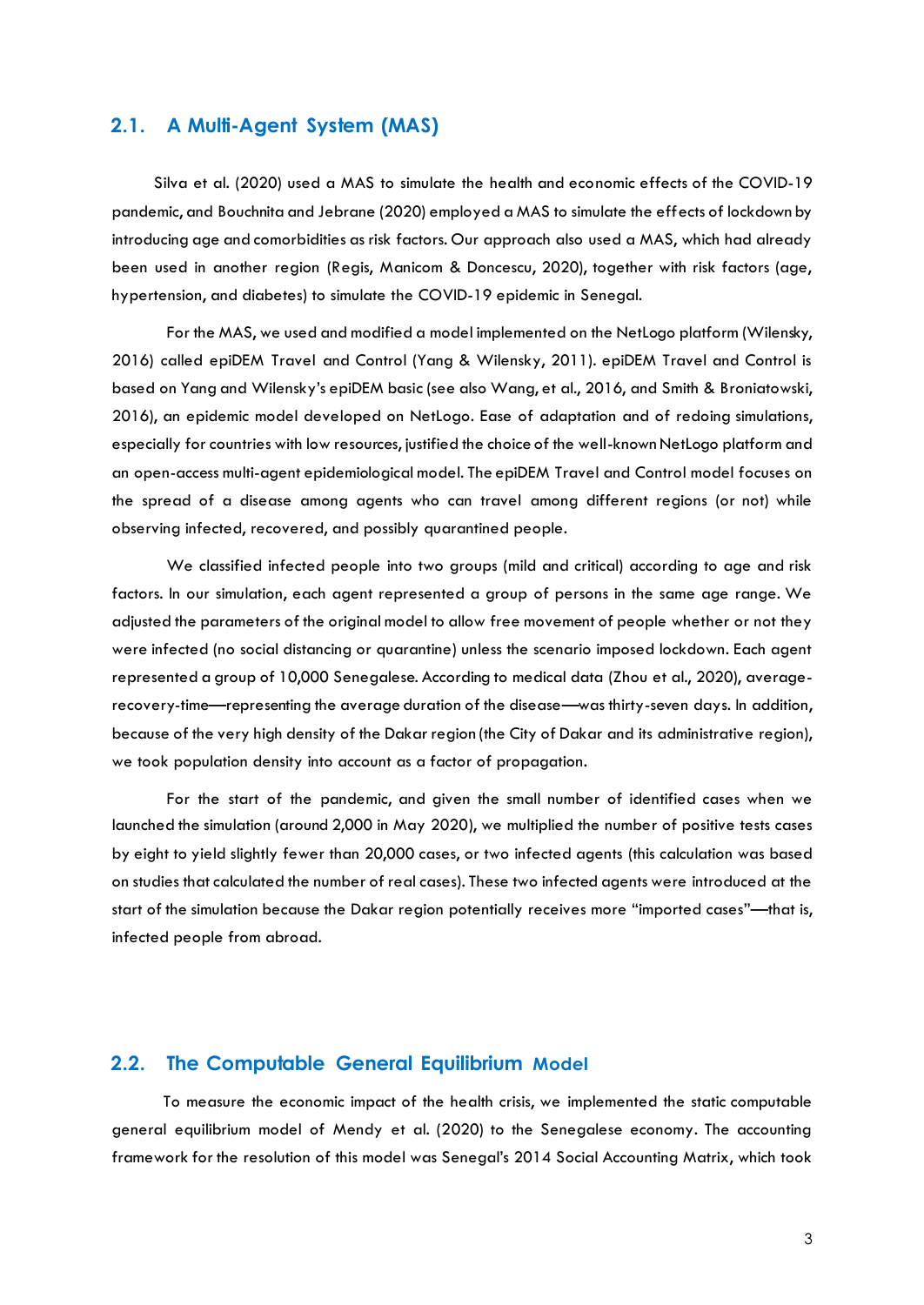six institutional units into account: households in Dakar, households in other urban centers, households in rural areas, firms, the state, and the rest of the world as well as eight factors of production, twentyseven sectors of activity, and forty-eight products/services. The model applies to a small economy for which world prices are given.

### 2.2.1 Specifics of the Model

 We distinguished two factors of production: composite labor and composite capital. The composite labor factor was disaggregated into six segments according to qualification and gender.

A sector's production function is expressed as a Leontief-type function that combines fixed volume shares of value added and intermediate consumption. On the other hand, value added is a constant elasticity of substitution (CES) function that combines composite labor and composite capital. Composite labor is a CES function combining six categories of labor.

 The initial factor endowments of households play an important role in transmitting the effects of the shock to households. Each household receives a share of factor income from unskilled labor, medium-skilled labor, high-skilled labor, and private capital. A fixed proportion of transfers from the government, the rest of the world, and other households, in addition to dividends paid by firms, also go to households. The structure of consumption that is affected by price changes is also decisive in the transmission of the effects of the shock to households.

 The consumption of each product is valued at the price of the composite good. It is a LES-type function known as the Stone Geary linear expenditure system. It distinguishes between incompressible and discretionary consumption. The specificity of this demand function is that it includes a minimum basket of consumption: that is, the volume of a product that the consumer must have available to maintain a minimum standard of living.

 Life may not have a price, but it does have a cost. For decision makers, balancing between infections and growth is a challenge. We introduced an objective function of the government, assuming that government wanted to minimize both the loss generated by a reduction in production and the number of infected people. Our indicator of the magnitude of the loss is the following:

$$
Loss = (1 - \alpha) \text{growth} - \alpha \text{Inf} \tag{1}
$$

With  $\text{Inf}$  being the number of infected people and  $\text{growth}$  being economic growth,  $\alpha$  is the weight of the health situation in the loss function, which is calibrated to 0.15, meaning that greater importance to the economic situation.

 This loss function determines opportunity cost by revealing the level of economic loss (decline in GDP) that can be reconciled with an increase in the number of infected cases. A decision-maker who wants to minimize loss can use this indicator to determine the extent of economic support required to achieve a level of GDP consistent with a given number of infected cases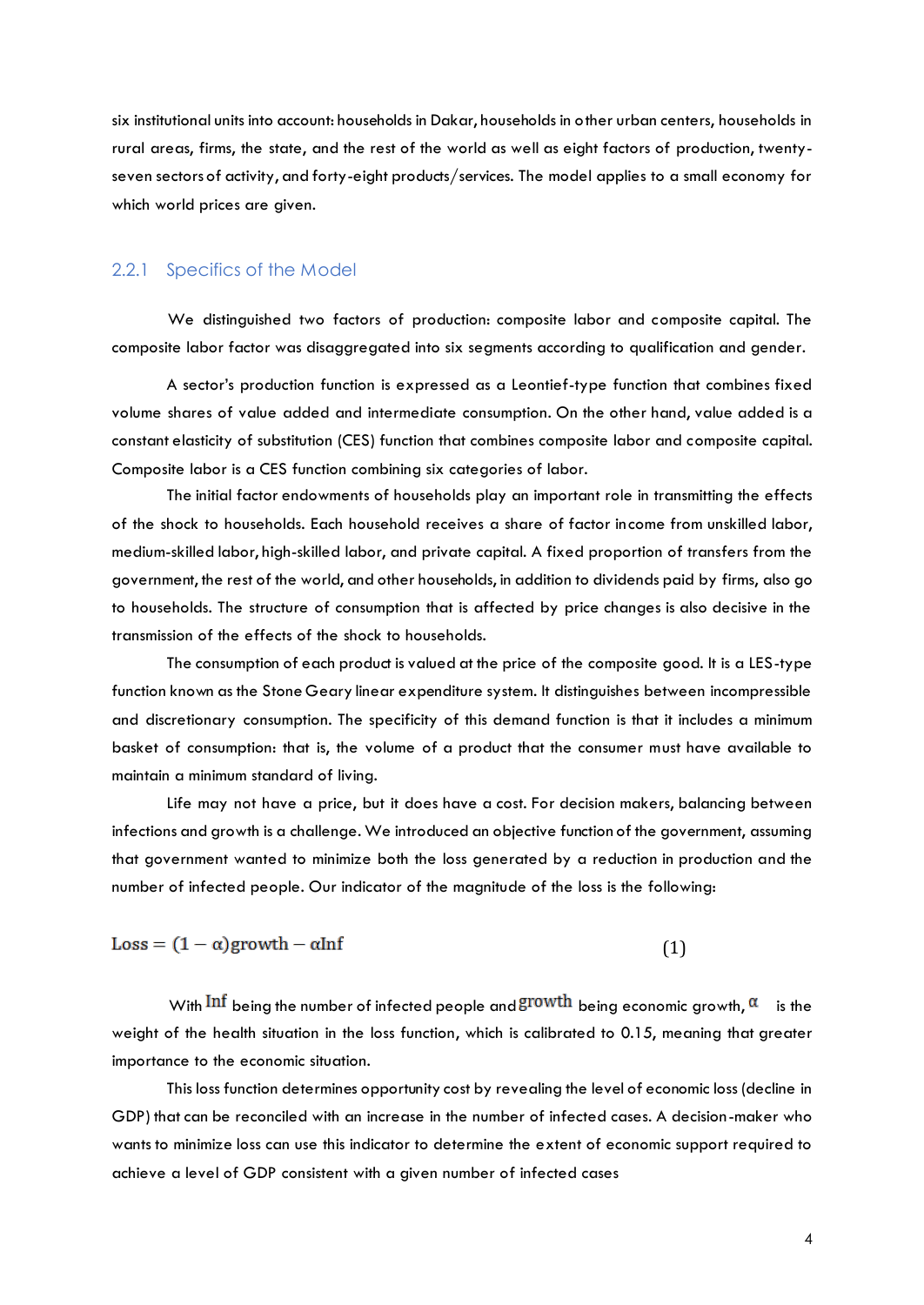#### 2.2.2. Modelling the Labor Market

 On one hand, we segmented the labor market according to three levels of qualification: the highly qualified (employees who had obtained at least a baccalaureate), the moderately qualified (those who had completed at least the primary-school cycle), and the unskilled (those with no education or those who had not completed the primary-school cycle). These were respectively distributed according to gender (men and women) to distinguishing six segments of the labor market.

 On the other hand, we took into account the rigid character of the labor market by introducing unemployment endogenously in accordance with the wage-curve approach developed by Blanchflower and Oswald (1995). Workers were assumed to be mobile within activities but not between segments of the labor market.

 Composite labor demand is the level of total employment by sector using a CES aggregating function and distinguishing the combinations of worker types:

$$
LDC_j = B_j \left[ \sum_l \theta_{lj}^{LD} LD_{lj}^{-\rho_j^{LD}} \right]^{-\frac{1}{\rho_j^{LD}}}
$$
\n(2)

with  $\text{LDC}_j$  the composite labor demand in sector j  $\text{LD}_{lj}$  the labor demand in workers of Type I in sector j  $B_j$  the scale parameter,  $\theta_{1j}^{\text{LD}}$  t is the distributive share and sigma the elasticity of substitution.

 We assumed that workers' productivity may be affected by the evolution of the disease. If a worker is infected, he or she is out of the labor market. This creates absenteeism in the industry. To capture this aspect, we assign to the distributive share of workers demand  $\theta_{ij}^{\rm LD}$  a rate  $\tau_l$  defined as the ratio of the number of infected cases by type  $\mathsf{L}^{LDl_j}$  to the total number  $\mathsf{L}^{LD_l_j}$  of type I workers in each activity.

$$
\theta_{lj}^{LD} = \beta_{lj}^{LD} (1 - \tau_l) \tag{3}
$$

$$
\tau_{\mathbf{l}} = \frac{\Sigma_{\mathbf{j}} \operatorname{LDI}_{\mathbf{l}}}{\Sigma_{\mathbf{j}} \operatorname{LDI}_{\mathbf{i}}} \tag{4}
$$

with  $\beta_{1j}^{\text{LD}}$  the distributive share of the la labor demand for type I workers in the sector J. This distributive share is calibrated with the data from the SAM. At the initial stage, the absenteeism rate  $\tau_1$ is equal to zero. The number of infected workers  $LDI_{ij}$  is generated by the MAS.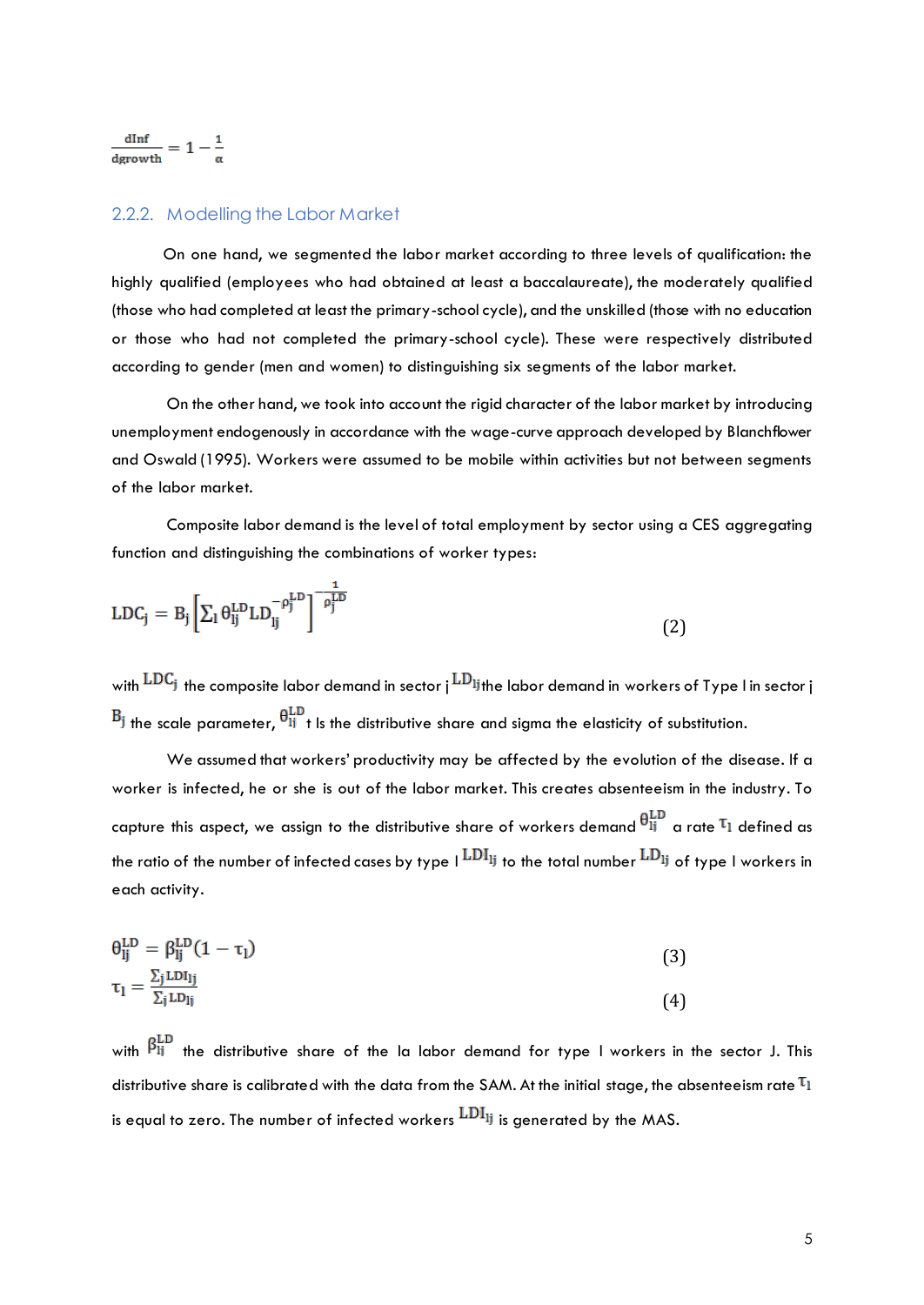## 2.2.3. Calibration and Closure

 The specification of the production functions, the behavior of household consumption, and import and export demand and supply require parameters that include the income elasticity of demand, the Frisch parameter, the elasticity of substitution between capital and labor, the elasticity of substitution between imported and local products, the CET elasticity between external and local sales and, finally, the elasticity of foreign demand. The exchange rate (the numeraire) and the current account balance in foreign currency are fixed.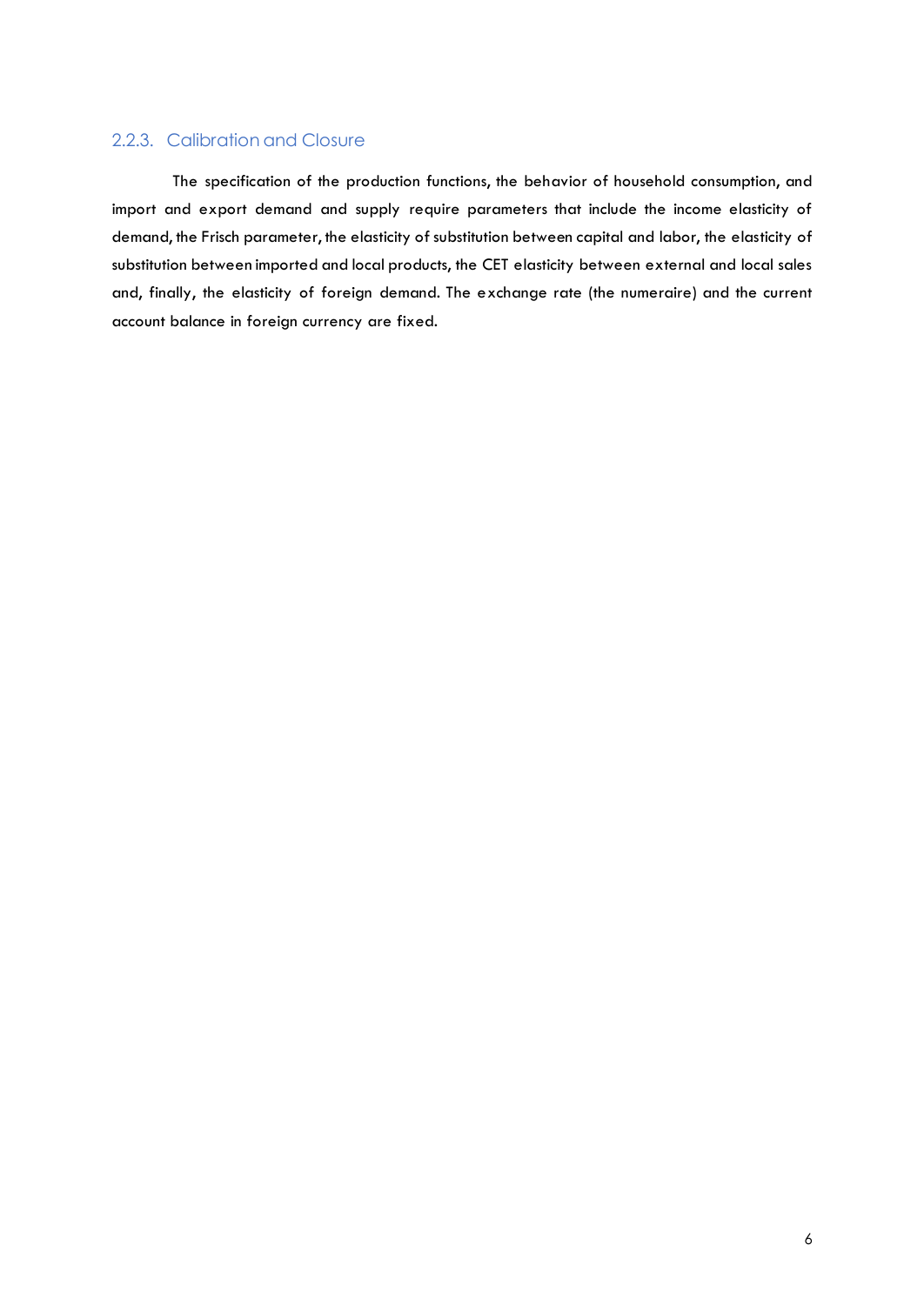## <span id="page-9-0"></span>**III. Simulation Exercises**

 In the aftermath of containment, most countries lifted the majority of restrictions with the exception of handwashing and social-distancing measures. As people were freed to move or travel, they carried the virus across borders. An upsurge of cases was then observed which led to a sharp increase in the number of patients. First, we simulated an exogenous increase in "imported" infections in the epidemiologic model to generate the number of ill workers and then introduced absenteeism into the sectors.

## <span id="page-9-1"></span>**3.1. Laissez-Faire Scenario**

 In the "laissez faire" scenario, we were interested in the effects of the opening of borders and the multiplication of "imported" cases of COVID (that is, tourists or returning Senegalese who had been infected abroad. Our MAS simulation tool was able to evaluate the number of infected cases, the number of severe cases, and their distribution according to sex and age. All the calculations took into account the epidemiologic characteristics of the Senegalese population. The results show variations in patient rate by sector. Indeed, the MAS represents agents according to their status as active or inactive workers and distinguishes active workers by sector.

## **3.2. Lockdown Scenario**

 In the lockdown scenario, we considered a containment measure impose by the authorities following the introduction of an initial case of the COVID. However, we assumed that a certain proportion of the population would not respect protective and distancing measures. In the absence of an estimate for Senegal, we approximated this proportion with information derived from other countries. In our calculation we assumed that 15 % of the population would not follow the measures imposed by health authorities.

 The MAS simulated containment scenarios according to the amount of time between the start of the pandemic and containment measure (it could correspond to days, weeks, or months). In the presentation of results, we retained solely the immediate containment hypothesis as if the government had decided very quickly on measures after the beginning of the pandemic, This was, however, obtained at the price of repercussions for economic activity. Containment implies the cessation of certain activities. There is, therefore, an exogenous supply shock. Basing our work on Mathouraparsad and Decaluwé (2020), we introduced a multidimensional shock on both the demand and the supply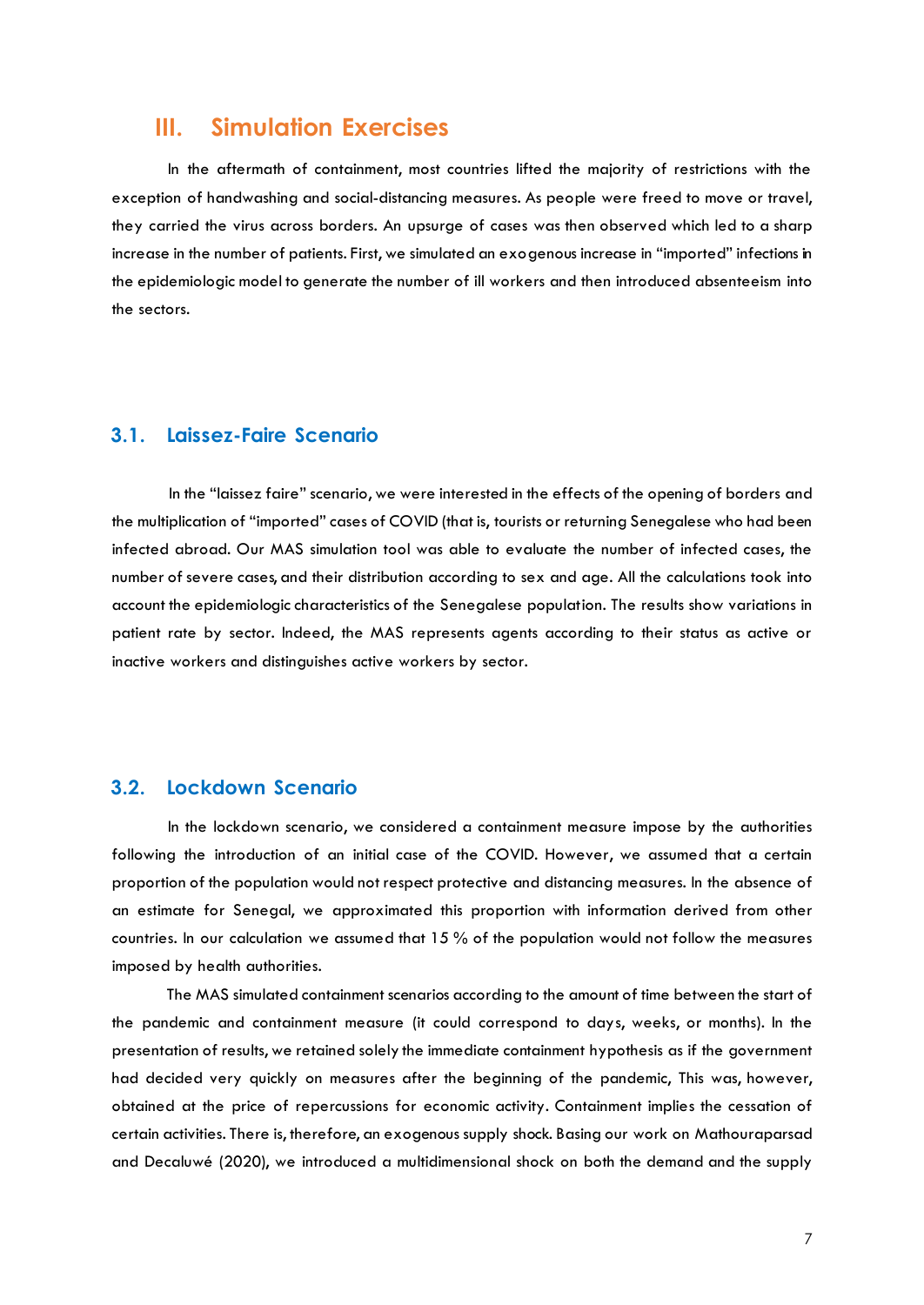sides.

#### 3.2.1. A Multidimensional Supply Shock

 Measures to prevent the spread of COVID-19 are well known: social distancing, closing of enterprises, compulsory confinement of the population, bans on movement, etc. It can probably be said that this is the first time in economic history that governments have taken the decision to stop producing goods and services altogether in many sectors. In doing so, the COVID-19 pandemic did not simply slow growth, as was the case in previous pandemics, but halted the production of entire sectors of the economy with immediate consequences for household incomes.

 In order to measure the impact of these measures on the economy, we divided the industries into two distinct groups:

- "Priority" activities that were allowed to continue
- "Non-priority" activities that faced a ban

#### **A.1 Classification of Industries**

 Sectors that were allowed to remain open are considered "priority" sectors because they provide products or services deemed essential, including activities linked to the food chain, agriculture, food processing, grocery distribution, bakeries and other food producers; the food industry; and those that involve energy, financial services, telecommunications, etc. These sectors continued to operate "normally" and to respond to household demand even as they were subjected to chain reactions that revealed the interdependencies of economic systems. Thus, as a ripple effect, these activities (such as transport or fuel sales) were affected by the cessation of production in other sectors.

Secondly, "non-priority" sectors closed either because they could not meet the criterion of social distancing in their activities or because containment measures were aimed directly at them (highways, ports and airport, civil engineering facilities, hotels and restaurants, drink services, nontraded services, other services). In the end, services such as these were most heavily penalized.

 In the CGE, short-term wage rates are fixed, and the labor market adjustment is Keynesian. The increase (protected sectors) or decrease (priority and non-priority sectors) in labor demand results in a decrease or increase in unemployment.

In terms of simulation, we captured the effects of two month of confinement via a fall in the output of non-priority sectors equivalent to two months of production. It was therefore assumed that output during this period was zero or, on average, 17.0% of annual production level

#### **A.2 Loss of Productivity in "Protected" and "Priority" Sectors**

Lockdown measures directly affect worker productivity through a variety of channels. Distancing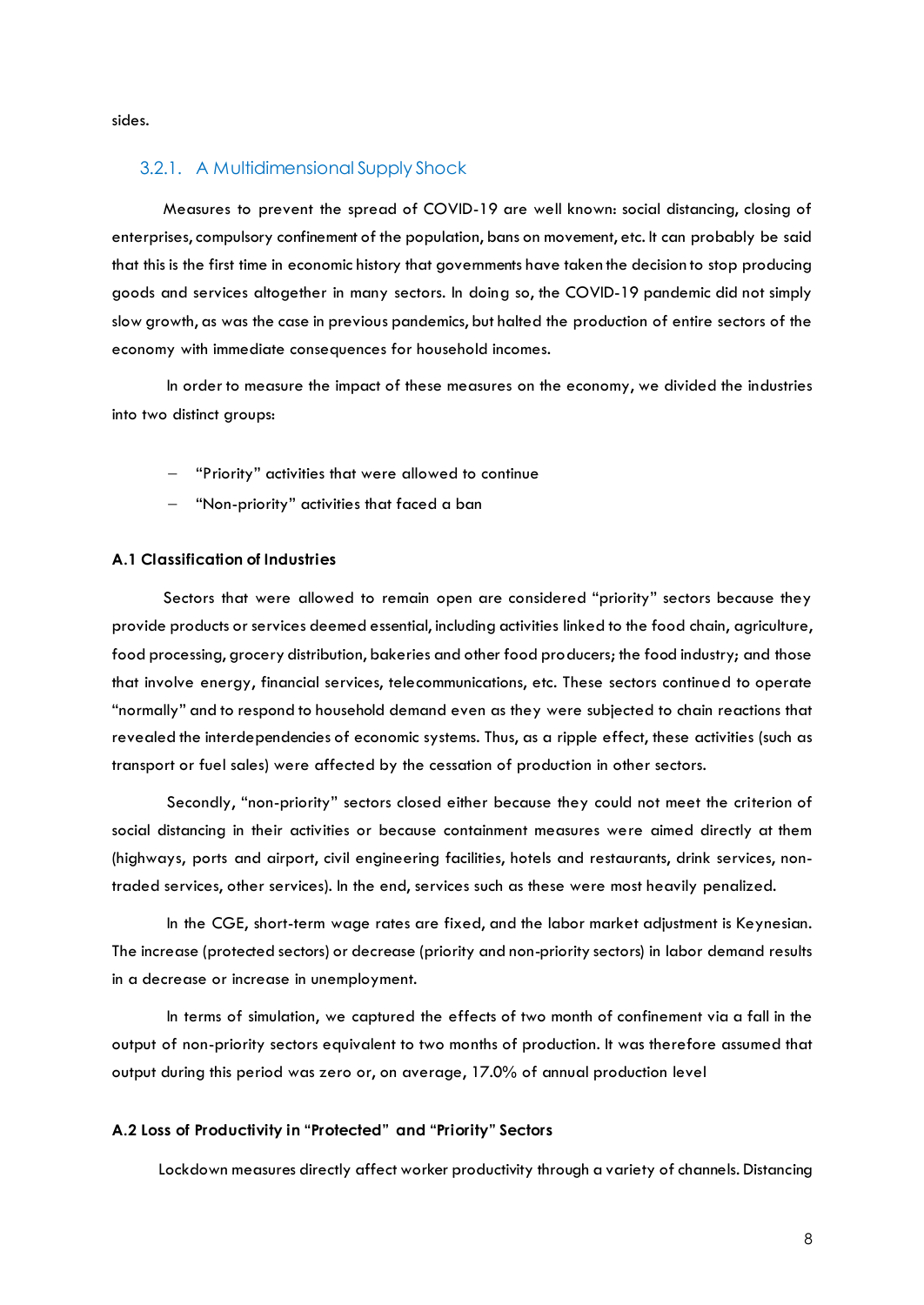measures, while possible in some sectors of activity, may be difficult to implement in others and may ultimately lead to a complete cessation of activities, with workers exercising their right to withdraw or businesses simply deciding to close. Health institutions and professionals may lack resources and some medical personnel may be infected, any of which may affect their labor productivity.

 Moreover, an increase in the number of infections reduces the number of available workers, and legal regulations may mean that industries do not want to or are unable to replace workers in the short term. The economic shock will also depend upon the structure of the economic system; overall, however, absenteeism reduces the number of workers available. The sectors suffering from a reduction in the number of workers will increase pressure on available workers as they become relatively scarcer on the market. Businesses could adjust by requesting more effort from healthy workers and paying supplementary wages.

 In the CGE, we changed the labor parameter in our production functions. The degree of decline in productivity varied from one industry to another and affected output differently, taking into account the nature of the technologies. The diagram of transmission mechanisms of the shock can be summarized as follows:

- A lockdown period leads to production stoppage in "non-priority" sectors;
- The resulting drop in production leads, by a knock-on effect, to a reduction in intermediate demand, a component of total demand for the "priority" sectors;
- The decline of production in priority and non-priority sectors leads, at constant wages, to a reduction of employment, an increase in the number of unemployed, and a reduction in labor income; and
- The drop in labor productivity generated by infected workers leads to a loss in total factor productivity that varies among sectors.

#### 3.2.2. A Multi-Dimensional Demand Shock

 In economic jargon, it is said that demand plays a "multiplier" role in economic activity, increasing production when the shock is positive and acting in the opposite direction when there is a downturn. We focused on two components of demand: household consumption and demand from the rest of the world.

#### **B.1. A Change in Household Behavior**

 During the COVID pandemic and related lockdowns, consumer behavior is ambiguous, and the composition of the consumer's market basket is affected.

First, a "cold" panic movement causes a rush on shops and an over-consumption of so-called "priority" goods for fear of shortages (food, medications). This behavior, even if it takes the form of panic that causes queues, is completely rational. Uncertainty as to the duration of the pandemic and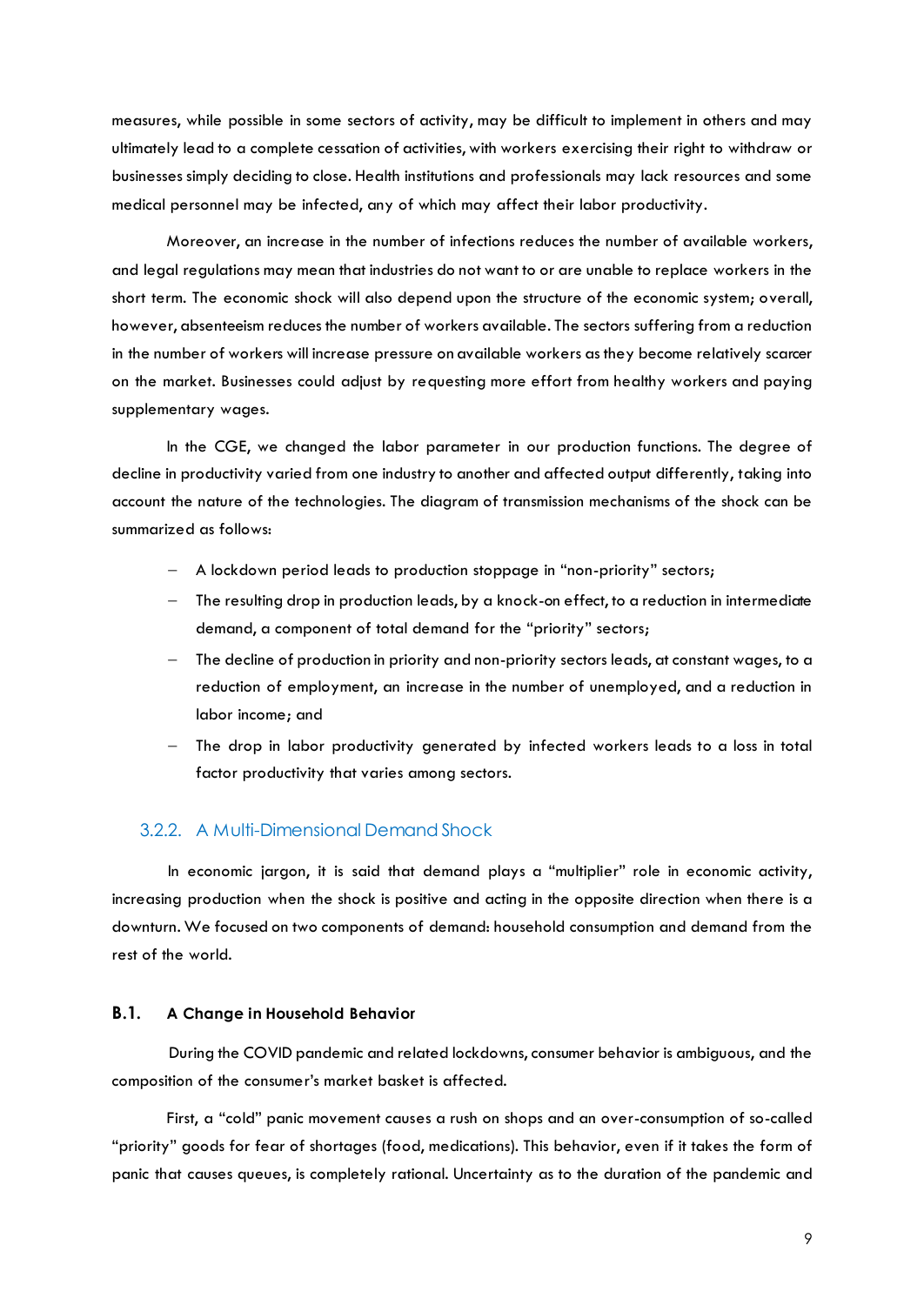the decisions that governments may take provoke a precautionary reflex among consumers to stockpile essential and even non-essential products. At that point, as a sudden increase in demand creates a scarcity of products or brings about rationing (toilet paper, gas, etc.), the fear of shortage can actually cause a shortage.

 On the other hand, consumers become scarcer in some markets during the period of confinement, and restrictions on mobility (border closures, limitations on regional mobility) may materialize in a drop in demand for certain food products (fresh produce, fish products, agricultural, etc.). This reduction leads to an oversupply, which pushes some producers to organize special operations to dispose of stock. In some cases, producers of fresh meat, fruit, or vegetables may decide to destroy their production to avoid an excess of supply. The impact of all of these maneuvers on prices is therefore difficult to predict.

 We must also expect a reduction in the consumption of so-called "non-essential" goods and services. Obviously, lockdowns and production stoppages greatly reduce the need for transportation of both goods and people. Spending for durable goods (household appliances, renovation, clothing, e.g.) will be postponed, as will consumption of leisure and entertainment services (restaurants, shows, tourist trips, etc.) because these services are no longer provided.

 In the absence of more precise local information, we assumed in the CGE that the rush on necessities (in particular, food) is equivalent to two month's extra consumption (i.e., on average +17.0% of the annual budget for these products).

 The consumption of non-essential goods is reduced proportionally to free up a budget sufficient to cover necessities. Finally, certain categories of expenditure are deemed to be incompressible, and their share in the budget cannot be changed (rents, fixed monthly fees, etc.).

#### **B.2. Transactions with Foreign Countries**

 For many developing and developed countries, foreign transactions play an important role in economic activity. As a result of the global nature of the COVID-19 crisis, measures to contain and reduce activity in neighboring or partner countries can have a significant impact on national activity.

 In this respect, the computation of sector-based export intensities will give a precise idea of one channel of transmission of demand shock represented by a reduction in economic activity in the partner countries. Thus, even if local containment lasts only two months, the international effects of the pandemic could include reduced demand and lower prices for a much longer period.

 The onset of the pandemic rapidly led to the imposition of significant restrictions and containment measures on travelers all over the world. These measures brought vacation travel to a standstill, and airports were emptied. The drop in tourist numbers produced a decline in activity in the hotel and restaurant sectors because travelers generally devote almost half of their budget to commercial services (hotels, restaurants, car rental, local transport, etc.).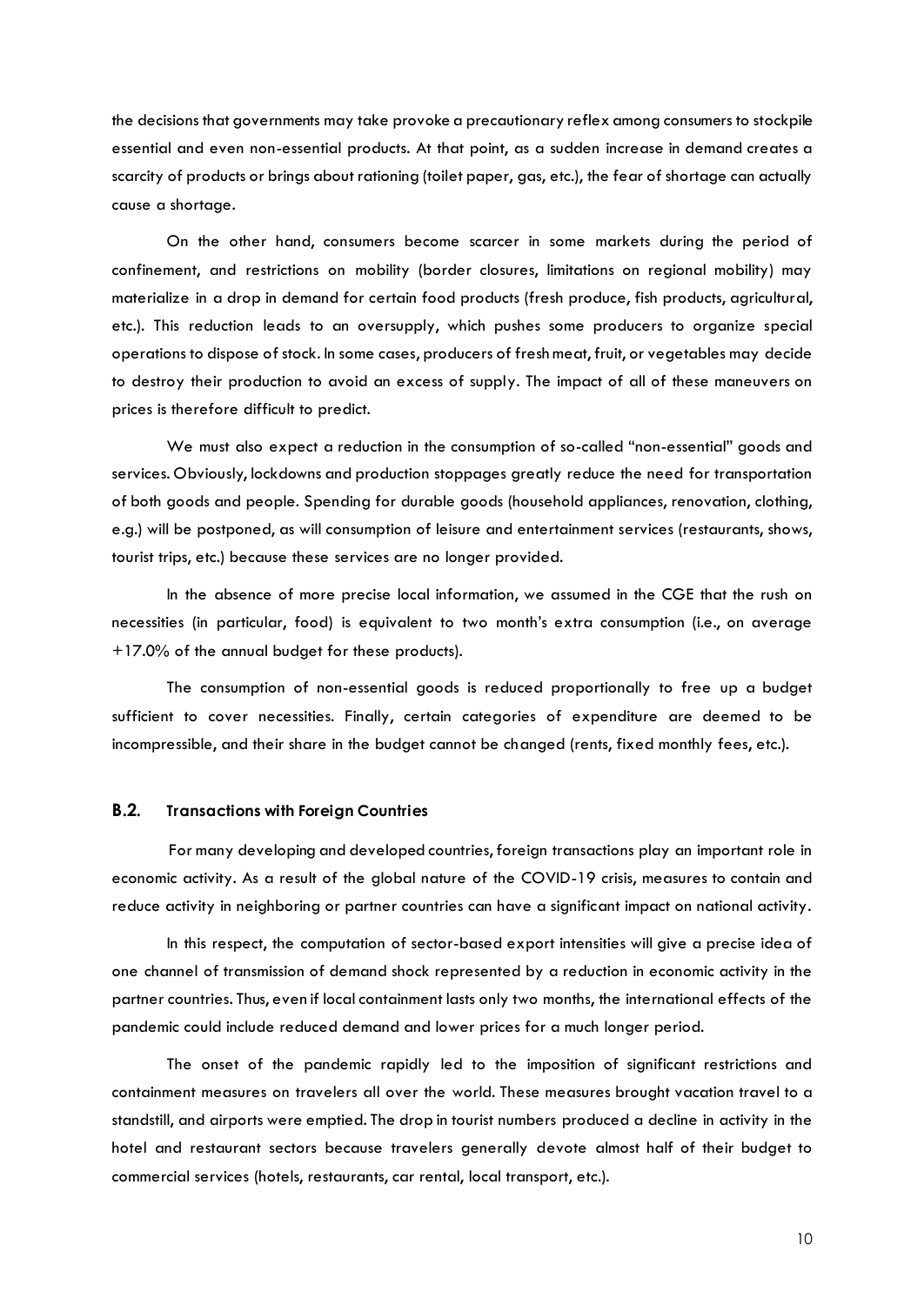## <span id="page-13-0"></span>**3.3. Results**

 Comparison of the results between the two scenarios reveals that imposing lockdown within twenty-four hours of the onset of a pandemic drastically reduces the number of infections. According to the MAS, this is a decline from 117 agents to 54, a decrease of around 630,000 patients. A smaller effect on worker productivity is noted in the lockdown scenario compared to the laissez-faire model, given the lower number of patients.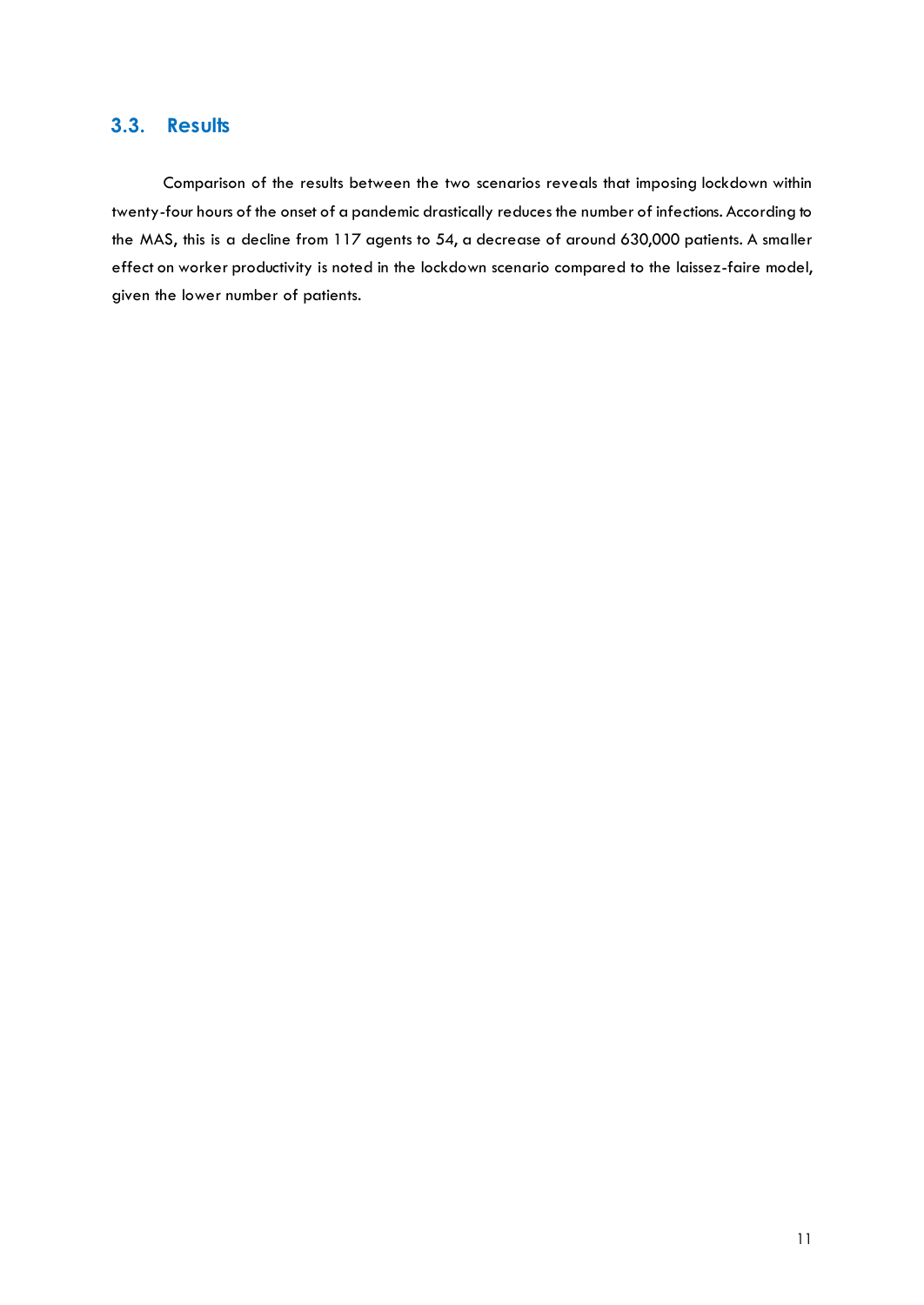| Product          | Laissez-Faire | Lockdown |
|------------------|---------------|----------|
| <b>Cereal</b>    | $-0.079$      | $-0.014$ |
| <b>Tubleg</b>    | $-0.085$      | $-0.035$ |
| Fruitpf          | $-0.029$      | $-0.043$ |
| <b>Araolea</b>   | $-0.056$      | $-0.031$ |
| Autag            | $-0.057$      | $-0.057$ |
| <b>Bovovcap</b>  | $-0.106$      | $-0.041$ |
| <b>Volail</b>    | $-0.083$      | $-0.017$ |
| <b>Autelev</b>   | $-0.050$      | $-0.017$ |
| Pechpaqu         | $-0.078$      | $-0.067$ |
| a                |               |          |
| <b>Extract</b>   | $-0.087$      | $-0.047$ |
| <b>Viandp</b>    | $-0.083$      | $-0.033$ |
| Gras             | $-0.050$      | $-0.033$ |
| <b>Grains</b>    | $-0.100$      | $-0.014$ |
| Cfruitleg        | 0.000         | 0.000    |
| <b>Indiaitgl</b> | $-0.080$      | $-0.020$ |
| Autalim          | $-0.076$      | $-0.036$ |
| <b>Autindna</b>  | $-0.069$      | $-0.032$ |
| Autorout         | $-0.133$      | $-0.067$ |
| Portaero         | $-1.000$      | $-0.700$ |
| <b>Autgcivil</b> | $-0.100$      | $-0.033$ |
| Autconstru       | $-0.062$      | $-0.031$ |
| C                |               |          |
| Hotel            | $-0.040$      | $-0.040$ |
| Restau           | $-0.033$      | $-0.033$ |
| Telecom          | $-0.067$      | $-0.052$ |
| <b>NTSER</b>     | $-0.069$      | $-0.041$ |
| <b>SRP</b>       | $-0.083$      | $-0.043$ |
| <b>Autserv</b>   | $-0.077$      | $-0.031$ |

<span id="page-14-0"></span>**Table 1: Variation of Patient Rate by Sector1 (%)** 

In the laissez-faire scenario, we assumed a government that was totally passive in the face of the pandemic. An increase in the number of infected cases reduced the number of people available to work, taking into account legal regulations that may make it unappealing or impossible to replace workers in the short term. Economic shock will depend upon the structure of the economic system, but absenteeism will globally reduce the number of available workers. The sectors suffering from a reduction in the number of workers increase pressure on available workers who become relatively scarce on the market (Table 2).

 In the lockdown scenario, the effects of absenteeism are more important for most sectors because of the shocks related to confinement (see below).

 $\overline{a}$ 

 $1$  See the Appendix for the meaning of product names.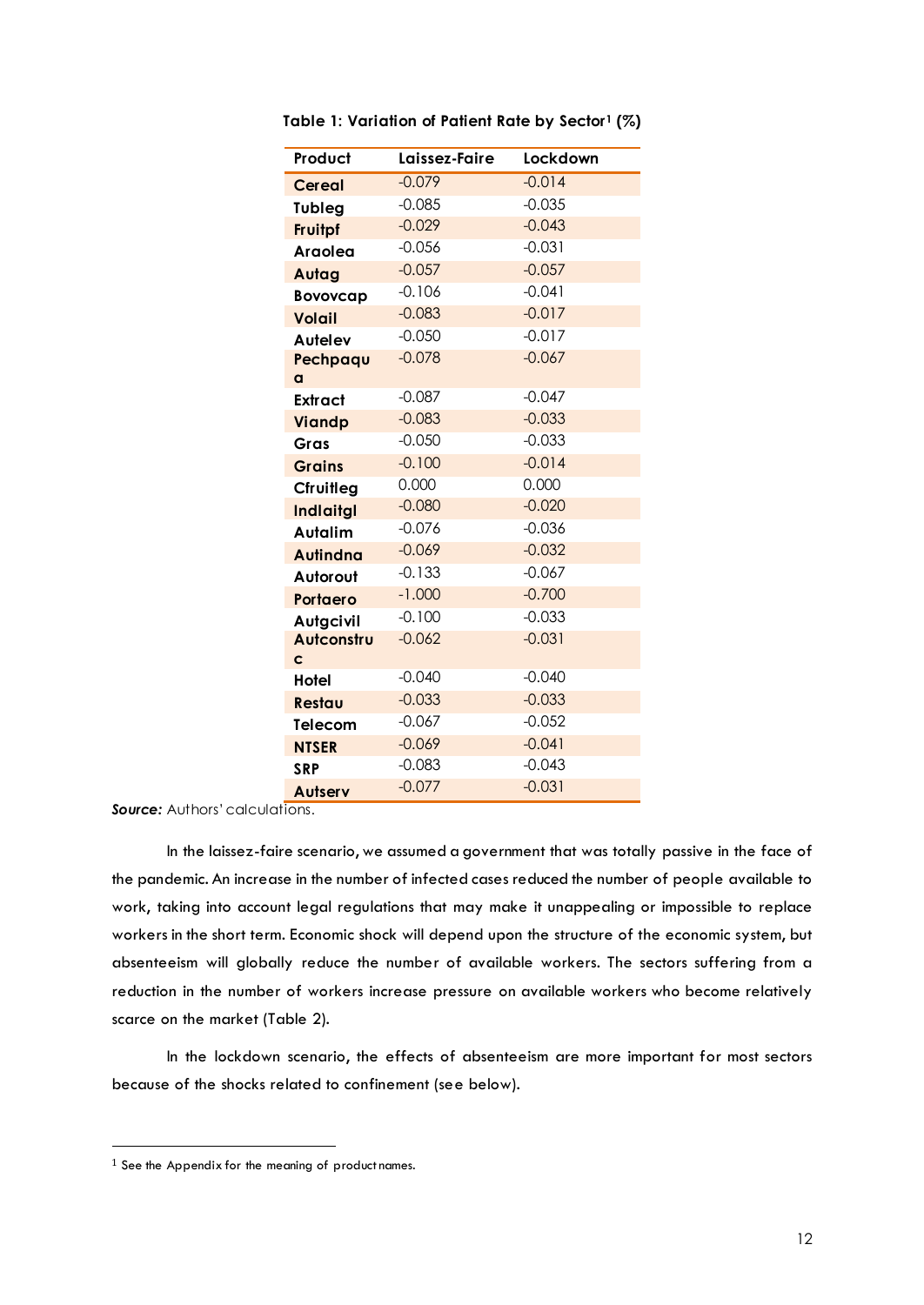| Product          | Laissez-Faire | Lockdown  |
|------------------|---------------|-----------|
| <b>Cereal</b>    | $-10.885$     | $-11.366$ |
| Araolea          | $-5.979$      | $-10.064$ |
| <b>Volail</b>    | $-7.787$      | $-4.812$  |
| Extract          | $-34.475$     | $-25.101$ |
| <b>Grains</b>    | $-31.402$     | $-7.234$  |
| Autalim          | $-27.656$     | $-22.517$ |
| Portaero         | $-100.000$    | $-46.351$ |
| Hotel            | $-16.262$     | $-27.464$ |
| <b>NTSER</b>     | $-19.160$     | $-23.155$ |
| Tubleg           | $-11.590$     | $-14.926$ |
| Autag            | $-6.534$      | $-14.370$ |
| Autelev          | $-3.897$      | $-1.090$  |
| Viandp           | $-28.433$     | $-17.309$ |
| Cfruitleg        | 9.909         | 2.315     |
| <b>Autindna</b>  | $-26.528$     | $-15.386$ |
| Autgcivil        | $-18.954$     | $-46.725$ |
| Restau           | $-16.027$     | $-39.364$ |
| <b>SRP</b>       | $-28.241$     | 15.753    |
| Fruitpf          | $-2.143$      | $-15.649$ |
| <b>Bovovcap</b>  | $-9.131$      | $-10.027$ |
| Pechpaqu         | $-8.488$      | $-13.233$ |
| a                |               |           |
| Gras             | $-14.365$     | $-11.088$ |
| <b>Indiaitgl</b> | $-29.123$     | $-17.404$ |
| Autorout         | $-23.389$     | $-46.721$ |
| Autconstru       | $-7.779$      | $-21.072$ |
| C<br>Telecom     | $-29.306$     | $-34.459$ |
| Autserv          | $-19.835$     | $-31.245$ |
|                  |               |           |

<span id="page-15-0"></span>**Table 2: Variation of Composite Labor Demand (%)** 

The drop in labor demand will generate a drop in sector-based output (Table 3), but the results are of a different magnitude. In the laissez-faire scenario, more absenteeism leads to reduced economic activity compared to the lockdown scenario. In the latter scenario, however, economic activity is affected by a cessation of non-priority activities (supply shock) and by a reduction in household consumption because individuals are confined (demand shock).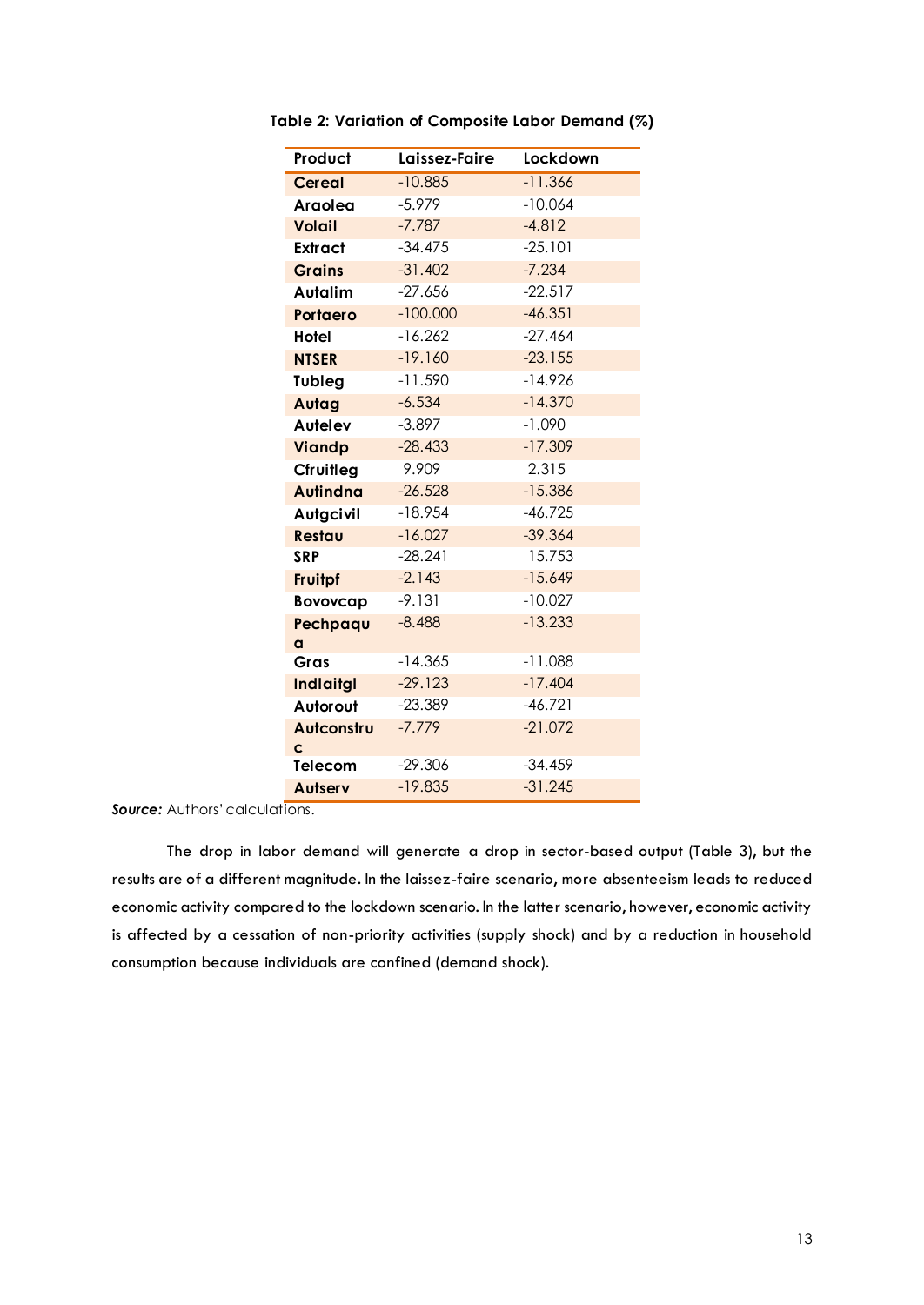| Product          | Laissez-Faire | Lockdown  |
|------------------|---------------|-----------|
| <b>Cereal</b>    | $-7.609$      | $-7.977$  |
| Araolea          | $-3.746$      | $-6.559$  |
| <b>Volail</b>    | $-3.691$      | $-2.186$  |
| Extract          | $-13.214$     | $-9.364$  |
| <b>Grains</b>    | $-6.348$      | $-1.352$  |
| Autalim          | $-10.052$     | $-8.068$  |
| Portaero         | $-68.733$     | $-17.000$ |
| Hotel            | $-9.902$      | $-17.037$ |
| <b>NTSER</b>     | $-14.002$     | $-17.000$ |
| Tubleg           | $-8.127$      | $-10.752$ |
| Autag            | $-4.139$      | $-9.796$  |
| Autelev          | $-1.747$      | $-0.469$  |
| <b>Viandp</b>    | $-2.413$      | $-1.408$  |
| Cfruitleg        | 2.397         | 0.570     |
| <b>Autindna</b>  | $-8.898$      | $-5.004$  |
| <b>Autgcivil</b> | $-6.317$      | $-17.000$ |
| Restau           | $-6.507$      | $-17.000$ |
| <b>SRP</b>       | $-6.745$      | 3.330     |
| Fruitpf          | $-1.311$      | $-10.863$ |
| <b>Bovovcap</b>  | $-4.412$      | $-4.907$  |
| Pechpaqu         | $-5.382$      | $-8.784$  |
| a                |               |           |
| Gras             | $-5.931$      | $-4.544$  |
| <b>Indiaitgl</b> | $-6.228$      | $-3.580$  |
| Autorout         | $-7.893$      | $-17.000$ |
| Autconstru<br>C  | $-6.210$      | $-17.000$ |
| Telecom          | $-5.999$      | $-7.188$  |
| Autserv          | $-10.540$     | $-17.000$ |

<span id="page-16-0"></span>**Table 3: Variation in SectorB-based Production (%)** 

Table 3 shows the complex effect of the supply and demand shocks. In the laissez-faire scenario, lower worker productivity tends to raise product prices. On the contrary in the lockdown scenario, lower consumer demand tends to further reduce the price of goods (Table 4).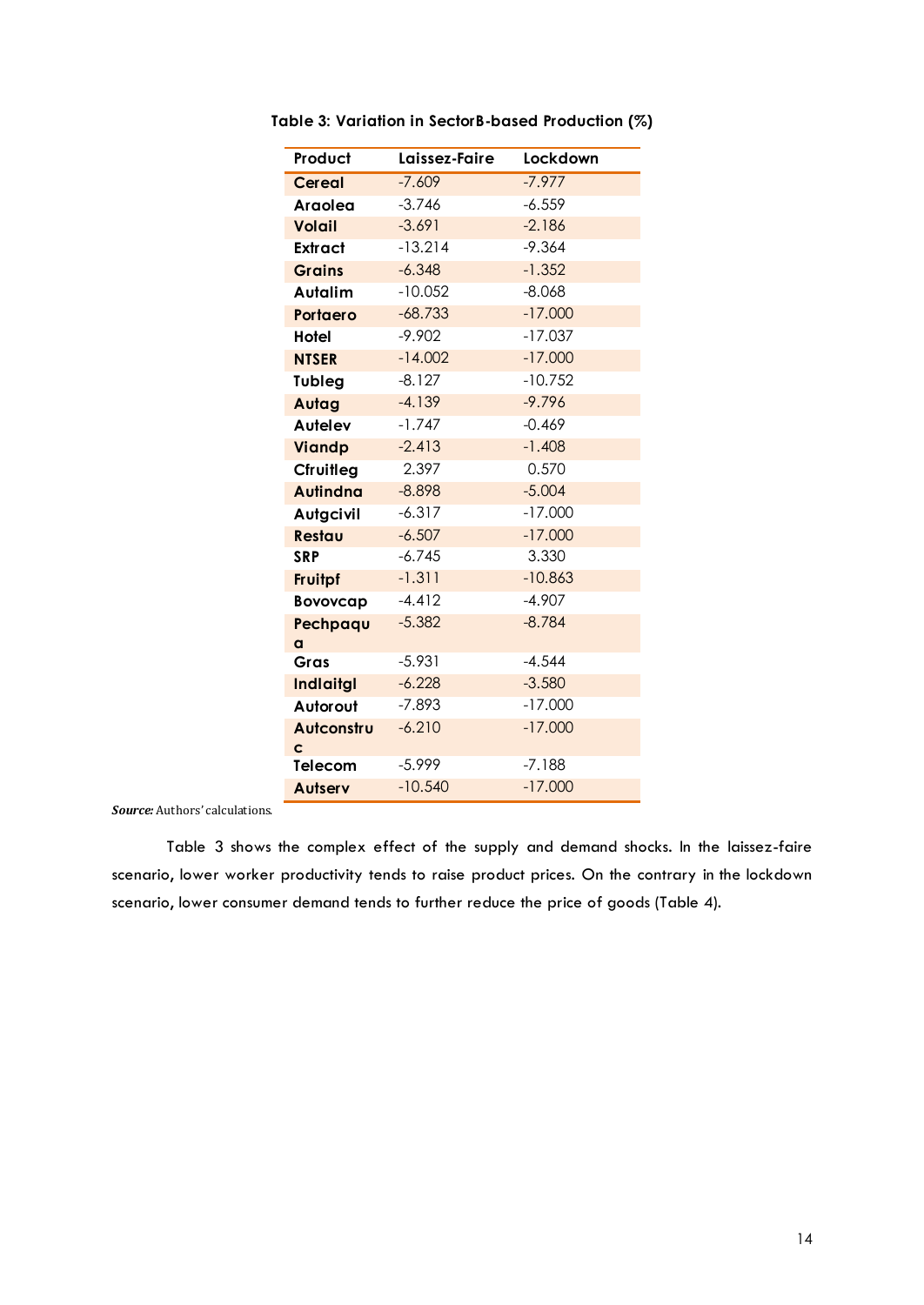<span id="page-17-0"></span>

| Product            | Laissez-Faire | <b>Lockdown</b> |
|--------------------|---------------|-----------------|
| <b>Volail</b>      | 5.073         | $-8.537$        |
| <b>Ble</b>         | 4.469         | $-5.910$        |
| <b>Rizpaddy</b>    | 6.691         | $-12.814$       |
| Melonp             | 8.426         | $-19.006$       |
| Agrum              | 2.750         | $-19.600$       |
| Acajou             | 8.950         | $-2.105$        |
| Ovin               | 7.683         | $-11.017$       |
| Laitbrut           | 8.168         | $-14.059$       |
| Viandovca          | 5.351         | $-7.321$        |
| p                  |               |                 |
| <b>Rizdecort</b>   | 6.046         | $-4.685$        |
| <b>Laitass</b>     | 5.948         | $-4.404$        |
| Autpext            | 7.530         | 1.880           |
| <b>Autpchim</b>    | 4.986         | $-1.472$        |
| Pportaero          | 201.657       | 505.126         |
| Peau               | 7.779         | $-2.052$        |
| Srestau            | 5.212         | $-9.032$        |
| <b>NTSER</b>       | 16.282        | 4.952           |
| Milsorg            | 7.524         | $-12.498$       |
| Oignon             | 7.834         | $-9.613$        |
| Mangue             | 5.975         | $-11.919$       |
| Ara                | 5.328         | $-8.027$        |
| Autprodag          | 5.972         | $-7.791$        |
| <b>Bovin</b>       | 8.636         | $-11.415$       |
| <b>Autpelev</b>    | 4.540         | 1.287           |
| <b>Viandvolail</b> | 5.878         | $-6.286$        |
| <b>Farinmils</b>   | 7.386         | $-6.343$        |
| <b>Autpalim</b>    | 7.364         | $-1.531$        |
| <b>Tabac</b>       | 9.109         | $-2.876$        |
| Pmanuf             | 6.442         | 2.970           |
| Pautgcivil         | 8.045         | $-3.861$        |
| Pelec              | 7.481         | $-1.616$        |
| Stelecom           | 5.132         | $-5.340$        |
| <b>SRP</b>         | 8.542         | 22.051          |
| <b>Mais</b>        | 4.736         | $-11.609$       |
| Tomat              | 7.702         | $-12.395$       |
| <b>Banane</b>      | 3.584         | $-15.342$       |
| Pech               | 7.590         | $-3.054$        |
| Caprin             | 8.396         | $-16.751$       |
| <b>Viandbov</b>    | 5.667         | $-6.365$        |
| Huilbara           | 9.338         | $-2.552$        |
| <b>Tomatcons</b>   | 3.236         | $-5.989$        |
| Zircon             | 16.442        | 5.914           |
| <b>Azengrais</b>   | 6.368         | $-0.284$        |
| Pautorout          | 10.189        | $-2.128$        |
| <b>Paconstr</b>    | 8.192         | 1.506           |

## **Table 4: Variation of Price by Market (%)**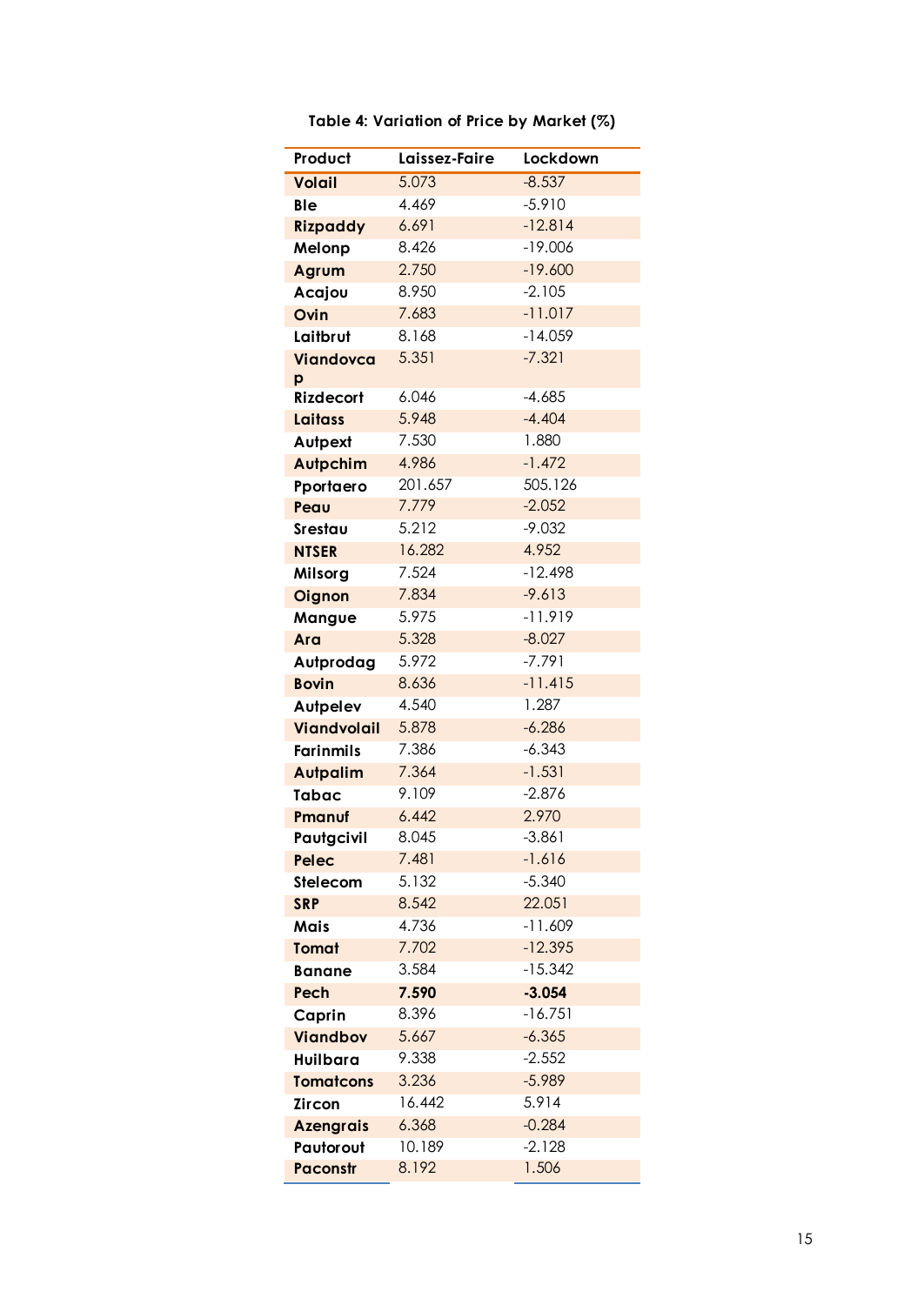| Shotel         | 8.249  | $-1.585$ |
|----------------|--------|----------|
| <b>Autsery</b> | 16.711 | $-3.407$ |

<span id="page-18-0"></span>In the laissez-faire scenario, as the market prices of local goods rise, agents are shifted to relatively cheaper imported goods. In the lockdown scenario, the fall in household consumption demand concerns both local and imported goods (Table 5).

| Product          | Laissez-Faire | Lockdown  |
|------------------|---------------|-----------|
| Volail           | 3.567         | $-20.025$ |
| Milsorg          | 4.700         | $-26.930$ |
| Oignon           | 4.980         | $-23.958$ |
| Ara              | 3.945         | $-17.790$ |
| Ovin             | 6.209         | $-18.573$ |
| Viandbov         | 4.337         | $-15.205$ |
| <b>Tomatcons</b> | 1.941         | $-13.448$ |
| Autpext          | $-4.705$      | $-4.720$  |
| <b>Autpchim</b>  | $-4.632$      | $-10.460$ |
| Pelec            | 3.539         | $-10.917$ |
| <b>SRP</b>       | 5.454         | 39.329    |
| Mais             | $-4.496$      | $-24.297$ |
| <b>Banane</b>    | 1.331         | $-36.679$ |
| Autprodag        | 1.682         | $-17.906$ |
| <b>Bovin</b>     | 9.536         | $-19.842$ |
| Viandovca        | 3.248         | $-18.197$ |
| р                |               |           |
| <b>Laitass</b>   | 1.679         | $-11.336$ |
| <b>Tabac</b>     | 6.176         | $-13.827$ |
| Pmanuf           | 0.078         | 4.482     |
| Stelecom         | 1.468         | $-14.992$ |
| <b>Ble</b>       | $-5.348$      | $-5.795$  |
| Rizpaddy         | 1.888         | $-27.848$ |
| Agrum            | $-1.497$      | $-47.145$ |
| Pech             | 7.937         | $-10.863$ |
| <b>Autpelev</b>  | 3.184         | 7.399     |
| <b>Rizdecort</b> | 1.087         | $-10.095$ |
| <b>Autpalim</b>  | 3.536         | $-6.083$  |
| <b>Azengrais</b> | $-0.166$      | $-6.625$  |
| Peau             | 4.546         | $-12.294$ |
| Autserv          | 13.696        | $-21.973$ |

#### **Table 5: Variation in Imported Goods (%)**

*Source:* Authors' calculations.

The end result is a decrease in real GDP (-9.173 % in laissez-faire and-11.159% in the other) and an increase in unemployment (Table 6).

Remember that, in the labor market, wages are presumed to be rigid. The effect of cumulative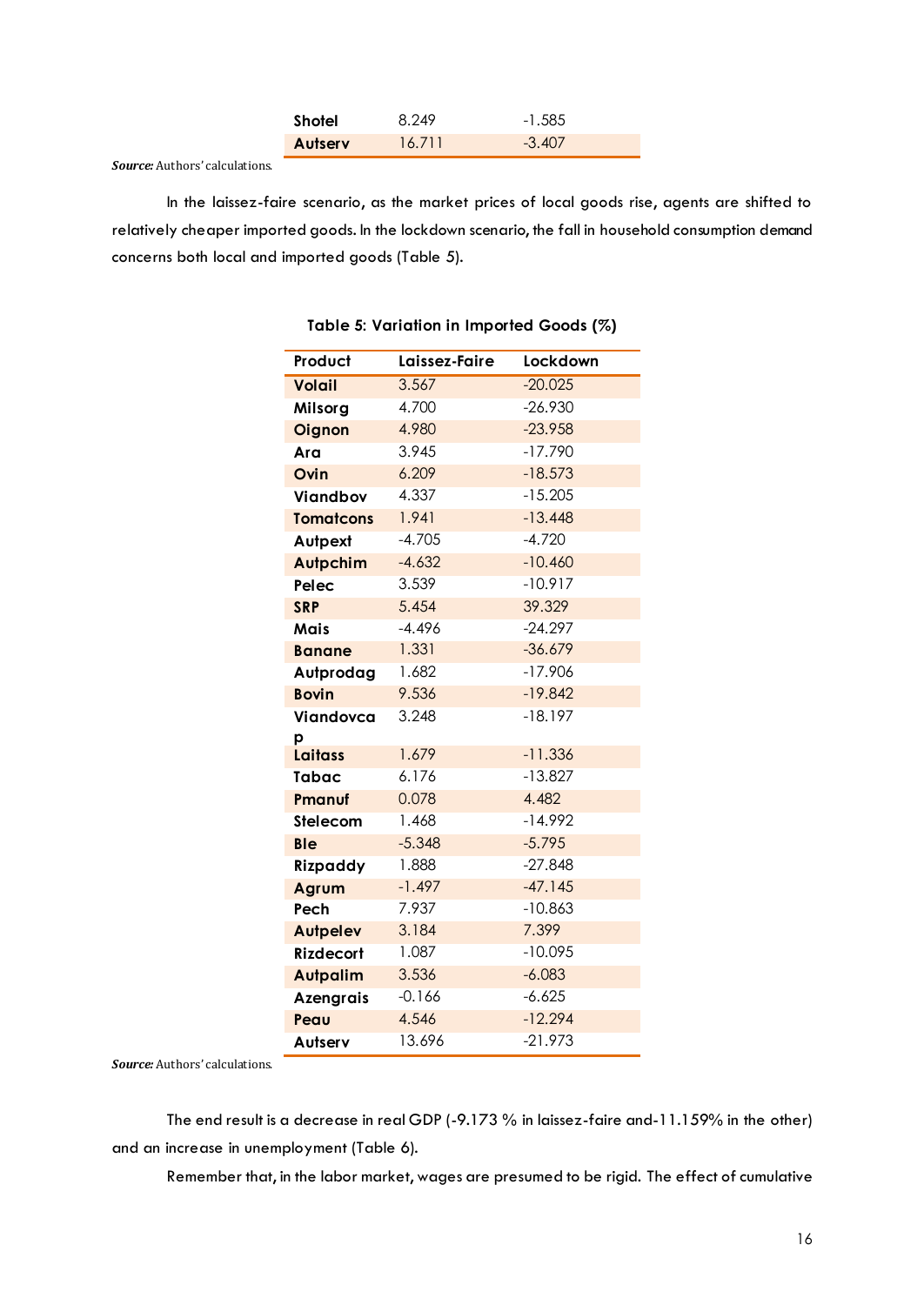<span id="page-19-1"></span>absenteeism as a result of confinement has a stronger impact on the labor market in the lockdown scenario.

| Qualificatio Laissez<br>n | -Faire   | Lockdown |
|---------------------------|----------|----------|
| <b>LTQH</b>               | 4.005    | 37.312   |
| <b>LMQH</b>               | $-0.293$ | 103.810  |
| <b>LTQF</b>               | 2.449    | 49.062   |
| <b>LMQF</b>               | N 089    | 112 479  |

**Table 6: Variation in the Unemployment Rate (%)** 

*Source:* Authors' calculations.

Finally, the effects in terms of losses to the country's economy are greater if there is no containment (-25,347 in laissez-faire compared to -17,585 in lockdown). To cancel losses to the economy, the GDP would have to increase by 20.65% in laissez-faire and 9% in lockdown

## <span id="page-19-0"></span>**IV. Conclusions and Policy Implications**

- A pandemic model can be associated with an economic model to evaluate the effects of a pandemic on production/consumption and, consequently, on the objective function of government.
- Our results show that, in the case of an imported pandemic, the exogenous increase of imported infected individuals could have significant negative impacts on the economy. Lockdown improves the health situation but generates more negative effects on the economy while, at the same time, reducing the function loss of government.
- Because of the function loss, a threshold could be introduced to trigger the lockdown of the economy, implying an economic cost that can be evaluated.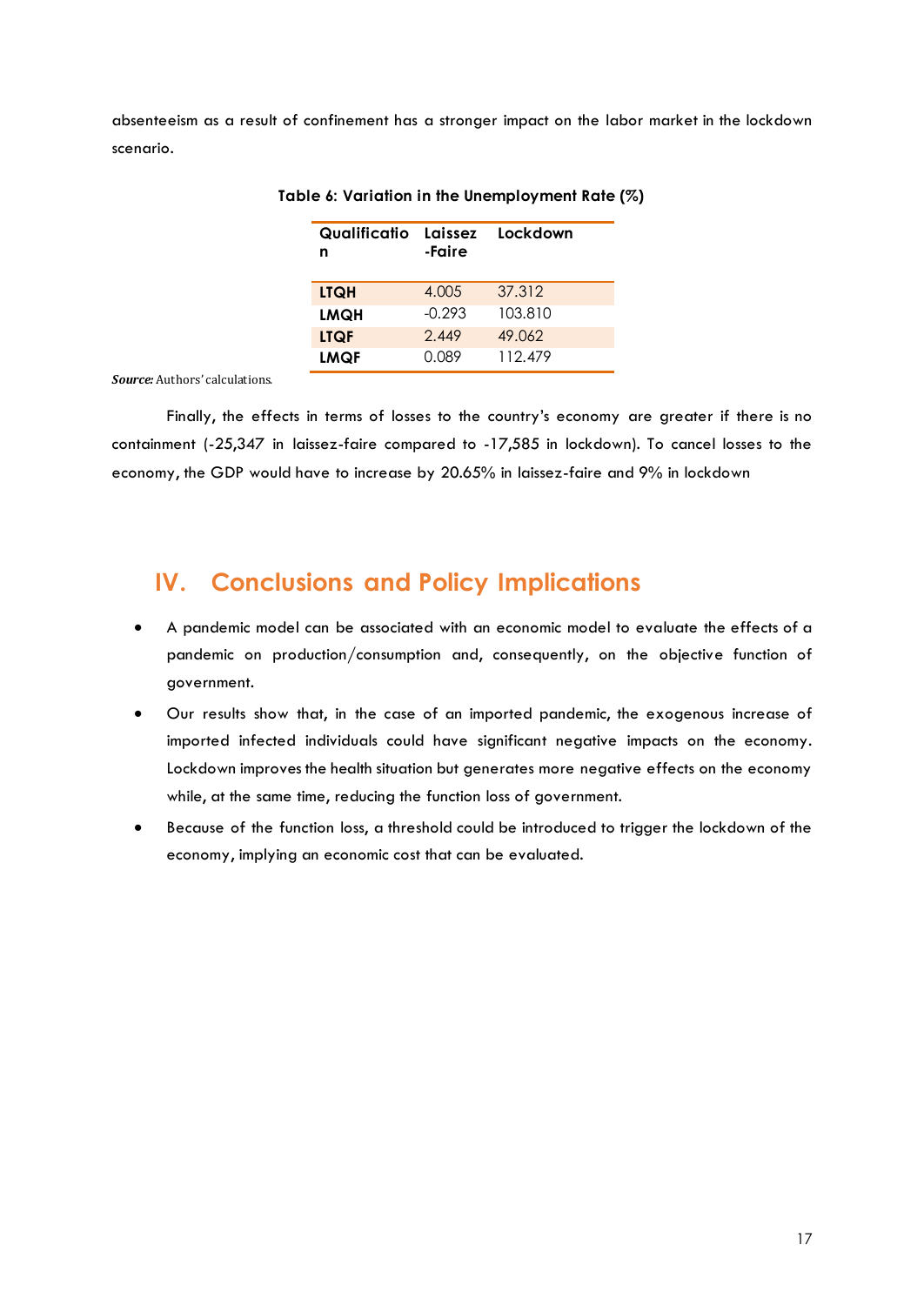## <span id="page-20-0"></span>References

- Al-Qaness, M. A. A., Ewees, A. A., Fan, H., Abualigah, L., and Elaziz, M. A. (2020) Marine Predators Algorithm for Forecasting Confirmed Cases of COVID-19 in Italy, USA, Iran, and Korea. *International Journal of Environmental Research and Public Health*, *17*(10), 3520.
- Anastassopoulou, C., Russo, L., Tsakris, A., and Siettos, C. (2020, March). Data-Based Analysis Modelling and Forecasting of the COVID-19 Outbreak. *PLOS ONE, 15*(3), e0230405.
- Blanchflower D. and Oswald A. (1995). An Introduction to the Wage Curve. Journal of Economic Perspectives, 9(3), 153-167.
- Bouchnita, A. and Jebrane, A. (2020). A Hybrid Multi-Scale Model of COVID-19 Transmission Dynamics to Assess the Potential of Non-Pharmaceutical Interventions *Chaos, Solitons, and Fractals, 138*, 109941.
- Chimmula, V. K. R. and Zhang, L. (2020). Time Series Forecasting of COVID-19 Transmission in Canada Using LSTM Network. *Chaos, Solitons, and Fractals*, *135,* 109864.
- Currie, C. S. M., Fowler, J. W., Kotiadis, K., Monks, T., Onggo, B. S., Robertson, D. A., and Tako, A. A. (2020). How Simulation Modelling Can Help Reduce the Impact of COVID-19. *Journal of Simulation*, *14*(2), 83-97.
- Giordano, G., Blanchini, F., Bruno, R., Colaneri, P., Di Filippo, A., Di Matteo, A., and Colaneri, M. (2020, June). Modelling the COVID-19 Epidemic and Implementation of Population-Wide Interventions in Italy. *Nature Medicine, 26*, 855-860.
- Hsiang, S., Allen, D., Annan-Phan, S., Bell, K., Bolliger, I., Chong, T., Druckenmiller, H., Huang, L.Y., Hultgren, A., Krasovich, E., Lau, P., Lee, J., Rolf, E., Tseng, J., and Wu, T. (2020). The Effect of Large-Scale Anti-Contagion Policies on the COVID-19 Pandemic. *Nature, 584*, 262-267.
- Ivorra, B., Ferrández, M. R., Vela-Pérez, M., and Ramos, A.M. (2020). Mathematical Modeling of the Spread of the Coronavirus Disease 2019 (COVID-19) Taking into Account the Undetected Infections: The Case of China. *Communications in Nonlinear Science and Numerical Simulation,* 88, 105303.
- Mathouraparsad, B. and Decaluwé, B. (2020). Economic Impact of Containment in Guadeloupe: A Necessary but Potentially Recessive Rété a Kaz a Zot. Nairobi, Kenya: Partnership for Economic Equality. Available at https://www.pep-net.org/sites/pepnet.org/files/typo3doc/pdf/Atom\_Confinement-EN.pdf.
- Mendy, P., Cisse, A., Dia, K., Malou, J., Mamno Wafo, V., and Thiaw , M. (2020). Politiques Publiques et File d'Attente sur le Marché du Travail au Sénégal. Nairobi, Kenya: Partnership for Economic Equality. Available at https://portal.pepnet.org/document/download/33902.
- Prem, K., Liu, Y., Russell, T. W., Kucharski, A. J., Eggo, R. M., Davies, N., Flasche, S., Clifford, S., Pearson, C.A.B., Munday, J. D., Abbott, S., Gibbs, H., Rosello, A., Quilty, B.J., Jombart, T., Sun, F., Diamond, C., Gimma, A., Van Zandvoort, K., Funk, S., Jarvis, C. I., Edmunds, W. J., Bosse, N. I., Hellewell, J., Jit, M. and Klepac, P. (2020). The Effect of Control Strategies to Reduce Social Mixing on Outcomes of the COVID-19 Epidemic in Wuhan, China: A Modelling Study. *The Lancet Public Health*, *5,* 261-270.
- Regis, S., Manicom, O., and Doncescu, A. (2020). Softcomputing Tools for Simulating COVID-19 Transmission without Barrier Gestures. The Case of Guadeloupe. IEEE/IIAI International Congress on Allied Information Technology (AIT).
- Roda, W. C., Varughese, M. B., Han, D., and Li, M. Y. (2020). Why Is It Difficult to Accurately Predict the COVID-19 Epidemic? *Infectious Disease Modelling, 5,* 271-281.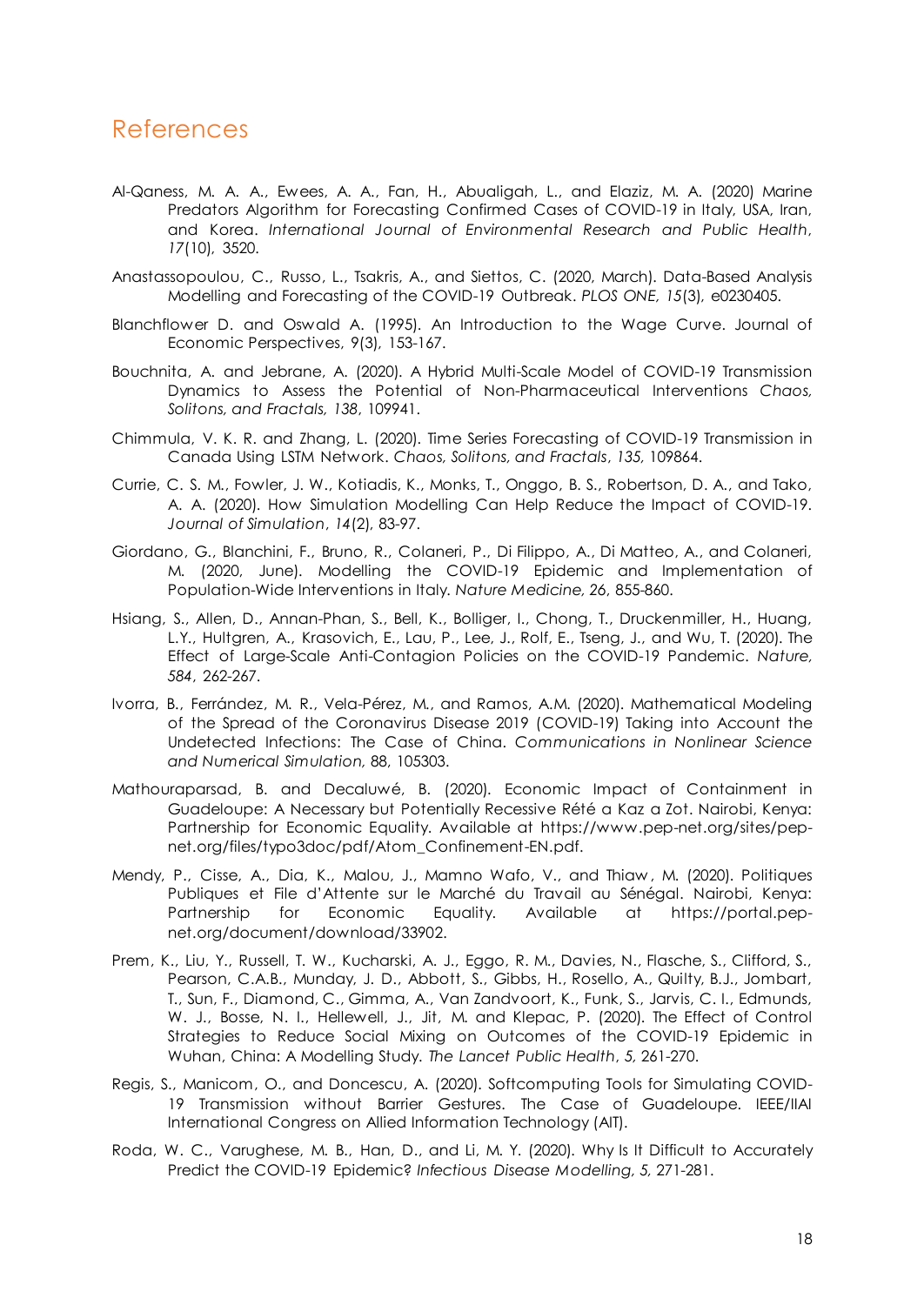- Rustam, J. F., Reshi, A. A., Mehmood, A., Ullah, S., On, B. W., Aslam, W., and Choi, G. S. (2020). COVID-19 Future Forecasting Using Supervised Machine Learning Models. *IEEE Access, 8,* 101489-101499.
- Silva, P. C. L., Batista, P. V., Lima, H. S., Alves, M. A., Guimarães, F. G., and Silva, R. C. (2020): COVID-ABS: An Agent-Based Model of COVID-19 Epidemic to Simulate Health and Economic Effects of Social Distancing Interventions. *Chaos, Solitons, and & Fractals*, *139*, 110088.
- Smith, M. C. and Broniatowski, D. A. (2016). Modeling Influenza By Modulating Flu Awareness. In K. Xu, D. Reitter, D. Lee, and N. Osgood, Eds., *Social Cultural and Behavioral Modeling,* 262-271. SBP-Brims 2016. Lecture Notes in Computer Science, *9708.*
- Wang, Z., Zhao, H., Lai, Z., and Qin, X. (2016). Improved SIR epiDem Model of Social Network Marketing Effectiveness and Experimental Simulation. *Xitong Gongcheng Lilun Yu Shijian/System Engineering Theory and Practice , 36*, 2024-2034.
- Weiss, G. (1999). *Multi-agent Systems: A Modern Approach to Distributed Artificial Intelligence*. Cambridge, MA: MIT Press
- Wilensky, U. (2016.) NetLogo Center for Connected Learning and Computer-Based Modeling. Evanston, IL: Northwestern University. Available at http://ccl.northwestern.edu/netlogo.
- Wu, J. T., Leung, K., Bushman, M., Kishore, N., Niehus, R., De Salazar, P. M., Cowling, B.J., Lipsitch, M., and Leung, G. M. (2020, April). Estimating Clinical Severity of COVID-19 From the Transmission Dynamics in Wuhan China. *Nature Medicine, 26,* 506-510.
- Yang, C. and U. Wilensky, U. (2011). NetLogo epiDem Basic Center for Connected Learning and Computer-Based Modeling. NetLogo Models Library. Evanston, IL: Northwestern University. Available at http://ccl.northwestern.edu/NetLogo/models/epidemtravelandcontrol.
- Zhou, F., Yu, T., Du, R., Fan, G., Liu, Y., Liu, Z., Xiang, J., Wang, Z., Zhao, Y., Song, B., Gu, X., Guan, L., Wei, Y., Li, H., Lai, Z., and Qin, X. (2020). Clinical Course and Risk Factors for Mortality of Adult Inpatients with COVID-19 in Wuhan, China: A Retrospective Cohort Study. *The Lancet, 395,* 1054-1062.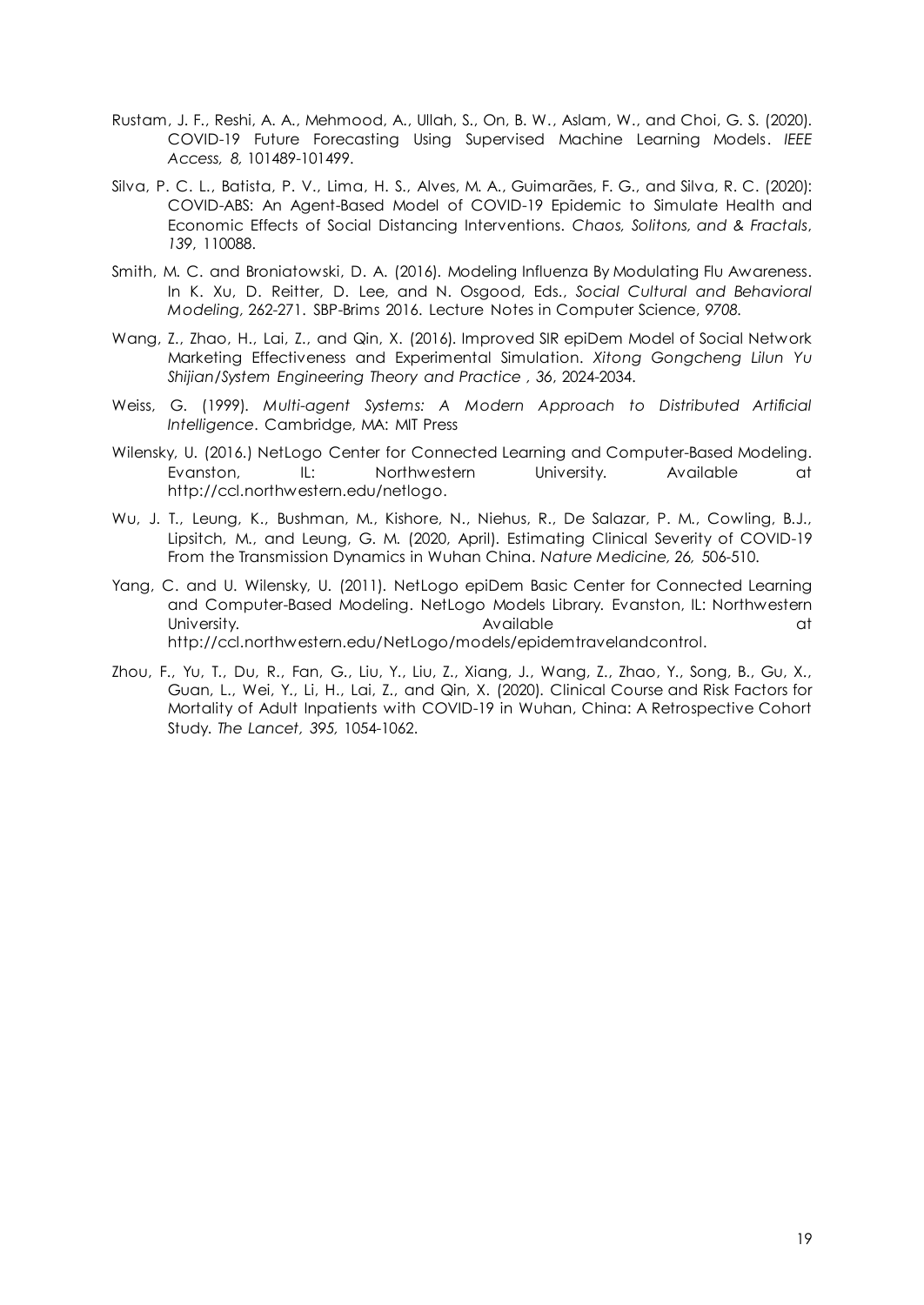# <span id="page-22-0"></span>Appendix

| <b>Activities</b> |                                                                     |
|-------------------|---------------------------------------------------------------------|
| Code              | <b>Names</b>                                                        |
| Cereal            | Cereal cultivation                                                  |
| Tubleg            | Cultivation of tubers; dry pod vegetables and spices                |
| Fruitpf           | Fruit, plant and flower crops, nurseries                            |
| Araolea           | Peanuts and other oilseed products (except cotton grains)           |
| Autag             | Other agricultural crops and support activities                     |
| Bovovcap          | Cattle, sheep and goat farms                                        |
| Volail            | Poultry farm                                                        |
| Autelev           | Hunting; livestock-support activities, and other related activities |
| Pechpaqua         | Fishing, fish farming, and aquaculture                              |
| Extract           | <b>Extractive activities</b>                                        |
| Viandp            | Slaughter, processing, and conservation                             |
| Gras              | Manufacture of edible fats                                          |
| Grains            | Grain work                                                          |
| Cfruitleg         | Preserved fruits and vegetables                                     |
| Indlaitgl         | Manufacture of dairy products and ice cream                         |
| Autalim           | Other food industries                                               |
| Autindna          | Other non-food industries                                           |
| Autorout          | Construction of roads and highways                                  |
| Portaero          | Ports and airports                                                  |
| Autgcivil         | Other civil engineering                                             |
| Autconstruc       | Other construction activities                                       |
| Hotel             | Hotel and accommodation                                             |
| Restau            | Eating and drinking places                                          |
| Telecom           | Telecommunications                                                  |
| <b>NTSER</b>      | Non-market services                                                 |
| <b>SRP</b>        | Research and prospecting services                                   |
| Autserv           | Other market services                                               |

## **Products**

| Code      | Names                       |
|-----------|-----------------------------|
| Ble       | Corn                        |
| Milsora   | Millet-Sorghum              |
| Mais      | Corn                        |
| Rizpaddy  | Paddy rice                  |
| Oignon    | Onions                      |
| Tomat     | Tomatoes                    |
| Melonp    | Melons and watermelons      |
| Mangue    | Mangoes                     |
| Banane    | Bananas                     |
| Agrum     | Citrus                      |
| Ara       | Peanuts                     |
| Cotgrain  | Seed cotton                 |
| Acajou    | Cashew nuts                 |
| Autprodag | Other agricultural products |
| Pech      | Peaches                     |